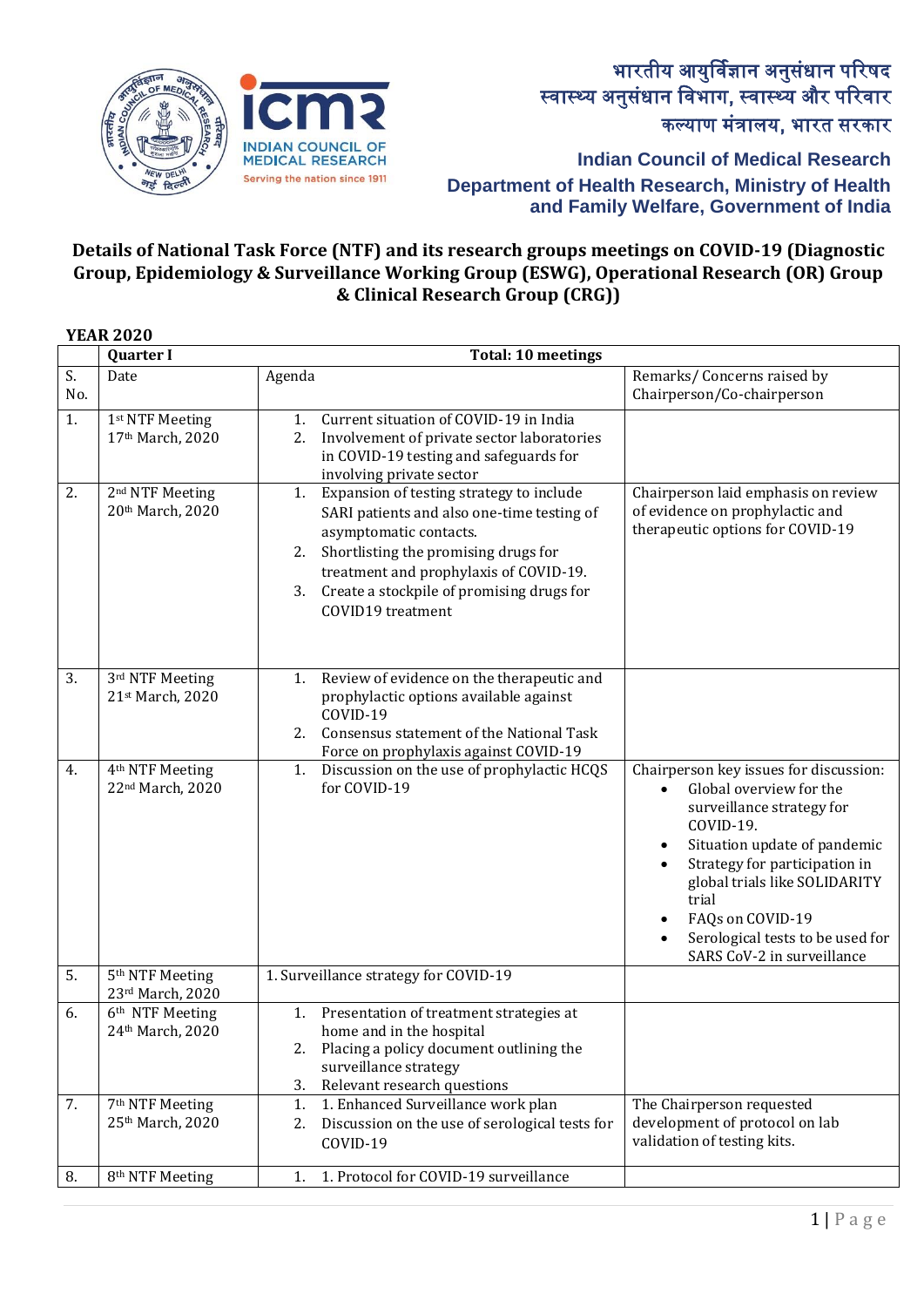

|     | 26th March, 2020                                 | 2. Update on Treatment Protocol<br>Update on Continuum of Care for COVID-19<br>3.                |                                                                                                                                                                                                                                        |
|-----|--------------------------------------------------|--------------------------------------------------------------------------------------------------|----------------------------------------------------------------------------------------------------------------------------------------------------------------------------------------------------------------------------------------|
| 9.  | 9 <sup>th</sup> NTF Meeting<br>27th March, 2020  | Proposal for household-targeted<br>1.<br>elimination of COVID-19<br>2. Clinical care of COVID-19 |                                                                                                                                                                                                                                        |
| 10. | 10 <sup>th</sup> NTF Meeting<br>29th March, 2020 | 1. Enhanced Surveillance Protocol and<br><b>Implementation Plan</b>                              | The Chairperson highlighted that NTF<br>needs to review testing strategy for<br>COVID-19, using both RT-PCR based<br>approaches and antibody-based tests<br>The Co-chairperson said that sero-<br>survey for COVID-19 needs to planned |

|           | <b>Quarter II</b>                                           | <b>Total: 54 meetings</b>                                                                                             |                                                                                                                                                                                                                                                                                                                                                                           |  |  |  |
|-----------|-------------------------------------------------------------|-----------------------------------------------------------------------------------------------------------------------|---------------------------------------------------------------------------------------------------------------------------------------------------------------------------------------------------------------------------------------------------------------------------------------------------------------------------------------------------------------------------|--|--|--|
| S.<br>No. | Date                                                        | Agenda                                                                                                                | Remarks/ Concerns raised by<br>Chairperson/Co-chairperson                                                                                                                                                                                                                                                                                                                 |  |  |  |
| 11.       | 11 <sup>th</sup> NTF Meeting<br>2 <sup>nd</sup> April, 2020 | 1. Expansion of testing strategy                                                                                      | The Co-chair suggested developing testing<br>strategy in hotspot areas                                                                                                                                                                                                                                                                                                    |  |  |  |
| 12.       | 12 <sup>th</sup> NTF Meeting<br>3rd April, 2020             | 1. Operational definition of Community<br>Transmission                                                                | Chairperson laid emphasis on review of<br>evidence on prophylactic and therapeutic<br>options for COVID-19                                                                                                                                                                                                                                                                |  |  |  |
| 13.       | 13 <sup>th</sup> NTF Meeting<br>5 <sup>th</sup> April, 2020 | 1. BCG Vaccine in COVID-19                                                                                            | Chairperson raised if a clinical registry<br>could be created for capturing the clinical<br>history, management and outcomes data<br>for COVID-19 patients from across the<br>country                                                                                                                                                                                     |  |  |  |
| 14.       | <b>CRG</b> Meeting<br>11 <sup>th</sup> April, 2020          | Protocols presented on Convalescent Plasma<br>and Therapeutic Plasma Exchange                                         |                                                                                                                                                                                                                                                                                                                                                                           |  |  |  |
|           | <b>ESWG Meeting</b><br>11 <sup>th</sup> April, 2020         | 1. State of epidemic-discussion<br>2. Finalization of surveillance protocol<br>3. Criteria for relaxation of lockdown |                                                                                                                                                                                                                                                                                                                                                                           |  |  |  |
| 15.       | <b>CRG</b> Meeting<br>13th April, 2020                      | Setting up of research priorities                                                                                     |                                                                                                                                                                                                                                                                                                                                                                           |  |  |  |
| 16.       | OR Group Meeting<br>13th April, 2020                        | 1. Introduction and identification of key<br>areas                                                                    | Creation of Dashboard of real-time data,<br>documentation of pandemic prevention<br>and control plan, development of model<br>and strategies to prevent the spread of<br>infection to the unaffected areas/districts<br>Assessment and impact of various<br>interventions like screening, testing,<br>quarantine and strategies adopted in<br>various areas for the same. |  |  |  |
| 17.       | 14th NTF Meeting<br>14th April, 2020                        | 1. Discussion on progress made in various<br>research groups.                                                         |                                                                                                                                                                                                                                                                                                                                                                           |  |  |  |
| 18.       | Diagnostic Group<br>Meeting<br>15th April, 2020             | Identify priority areas of research in COVID-<br>19 diagnostics                                                       |                                                                                                                                                                                                                                                                                                                                                                           |  |  |  |
| 19.       | 15 <sup>th</sup> NTF Meeting<br>17th April, 2020            | 1. Review of 3 candidates for COVID-19:                                                                               |                                                                                                                                                                                                                                                                                                                                                                           |  |  |  |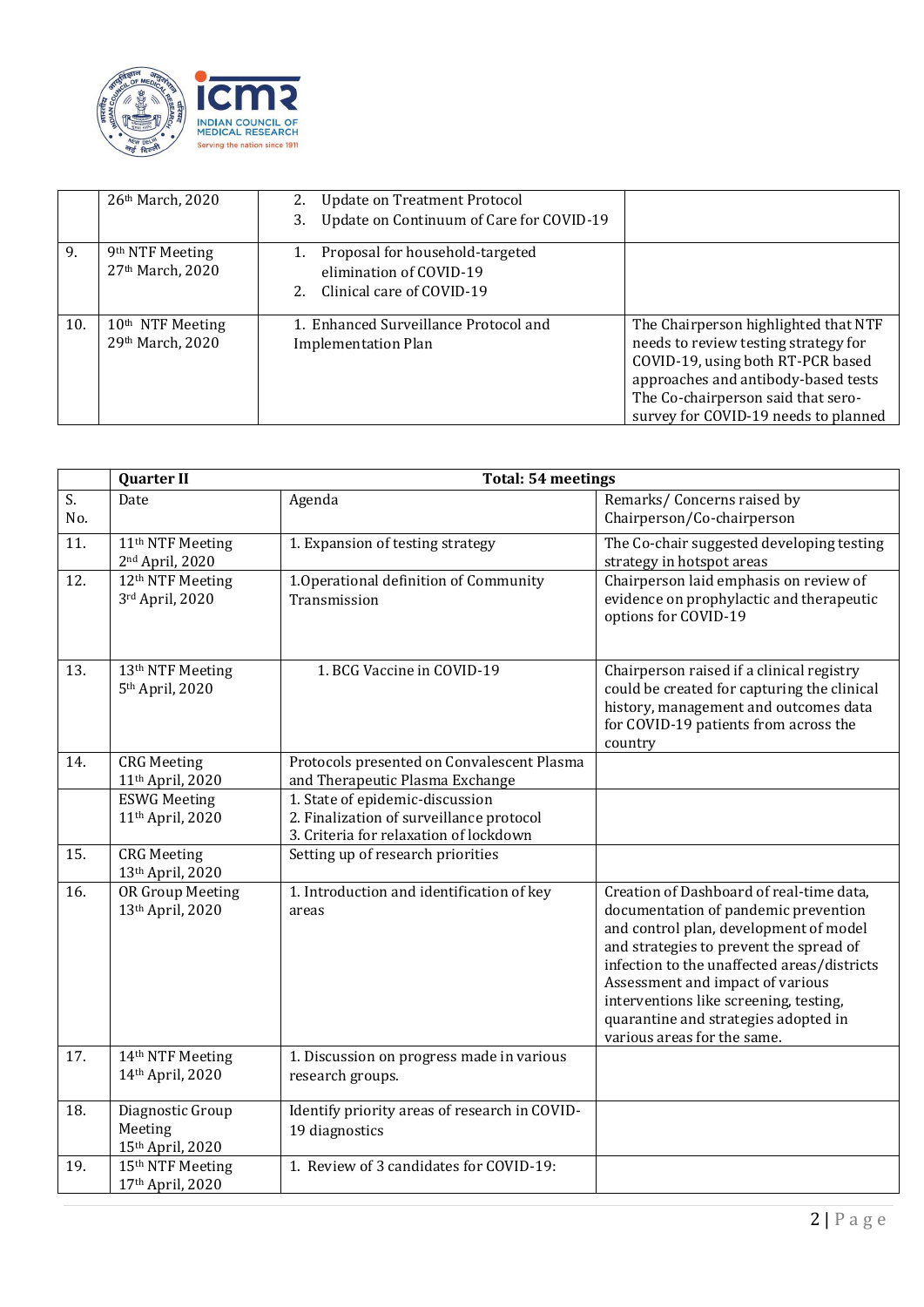

|     |                                                             | Ivermectin, Rubella vaccine, Remdesivir                                                                                                                                                         |                                                                                                                                                                                                                                                                                                                                                                                                                                                                                                                       |
|-----|-------------------------------------------------------------|-------------------------------------------------------------------------------------------------------------------------------------------------------------------------------------------------|-----------------------------------------------------------------------------------------------------------------------------------------------------------------------------------------------------------------------------------------------------------------------------------------------------------------------------------------------------------------------------------------------------------------------------------------------------------------------------------------------------------------------|
|     |                                                             | 2. Presentation on use of<br>Methylprednisolone in COVID-19                                                                                                                                     |                                                                                                                                                                                                                                                                                                                                                                                                                                                                                                                       |
|     |                                                             | 3. Discussion to finalize the strategy for<br>COVID19 testing criteria for pregnant<br>women and neonates in India                                                                              |                                                                                                                                                                                                                                                                                                                                                                                                                                                                                                                       |
| 20. | <b>CRG</b> Meeting<br>17th April, 2020                      | Setting up of research priorities                                                                                                                                                               |                                                                                                                                                                                                                                                                                                                                                                                                                                                                                                                       |
| 21. | OR Group Meeting<br>18th April, 2020                        | Priority setting                                                                                                                                                                                | Key priority areas were identified based<br>upon which the projects will be developed.<br>Areas were: Stigma among general<br>population related to COVID-19, mental<br>health among healthcare workers involved<br>in COVID-19 management                                                                                                                                                                                                                                                                            |
| 22. | <b>ESWG Meeting</b><br>21st April, 2020                     | Updates on COVID-19 Sero-surveillance<br>Implementation                                                                                                                                         |                                                                                                                                                                                                                                                                                                                                                                                                                                                                                                                       |
| 23. | OR Group Meeting 22nd<br>April, 2020<br>(Sub group meeting) | Development of Proposals based upon key<br>priorities                                                                                                                                           | After identification of key areas, group<br>leads were suggested to develop short<br>term projects related to COVID-19                                                                                                                                                                                                                                                                                                                                                                                                |
| 24. | OR Group Meeting 23rd<br>April, 2020 (Sub group<br>meeting) | Discussion of proposals on COVID-19                                                                                                                                                             | Proposals on study of stigma in general<br>population and mental health among<br>healthcare workers were presented                                                                                                                                                                                                                                                                                                                                                                                                    |
| 25. | <b>ESWG Meeting</b><br>24th April, 2020                     | 1. Update on antibody testing kits and<br>serosurveillance of COVID-19<br>2. Prioritization of COVID-19 research<br>options<br>3. Mechanisms for implementation of<br>priority research options |                                                                                                                                                                                                                                                                                                                                                                                                                                                                                                                       |
| 26. | OR Group Meeting 27th<br>April, 2020                        | 1st Review meeting on developed proposals<br>for OR NTF                                                                                                                                         | Discussion on proposals from various sub-<br>groups were conducted, following were<br>the proposals:<br>1. Hospital based COVID registry project<br>by NCDIR, Bengaluru<br>2. Determinants of stigma related to<br>COVID-19: A mixed methods study<br>Mental health and social stigma among<br>3.<br>healthcare personnel involved in the<br>management of COVID-19 patients in<br>India<br>Enablers and Challenges to lockdown,<br>4.<br>containment and Quarantine related to<br>covid-19 in selected Indian cities |
| 27. | 16th NTF Meeting<br>29th April, 2020                        | Guidance on recording COVID-19<br>1.<br>related deaths<br>Discharge criteria for COVID-19<br>2.<br>patients<br>Updates from the different research<br>3.                                        | Chairperson remarked that National<br>Clinical Registry on COVID-19 should be<br>initiated at the earliest                                                                                                                                                                                                                                                                                                                                                                                                            |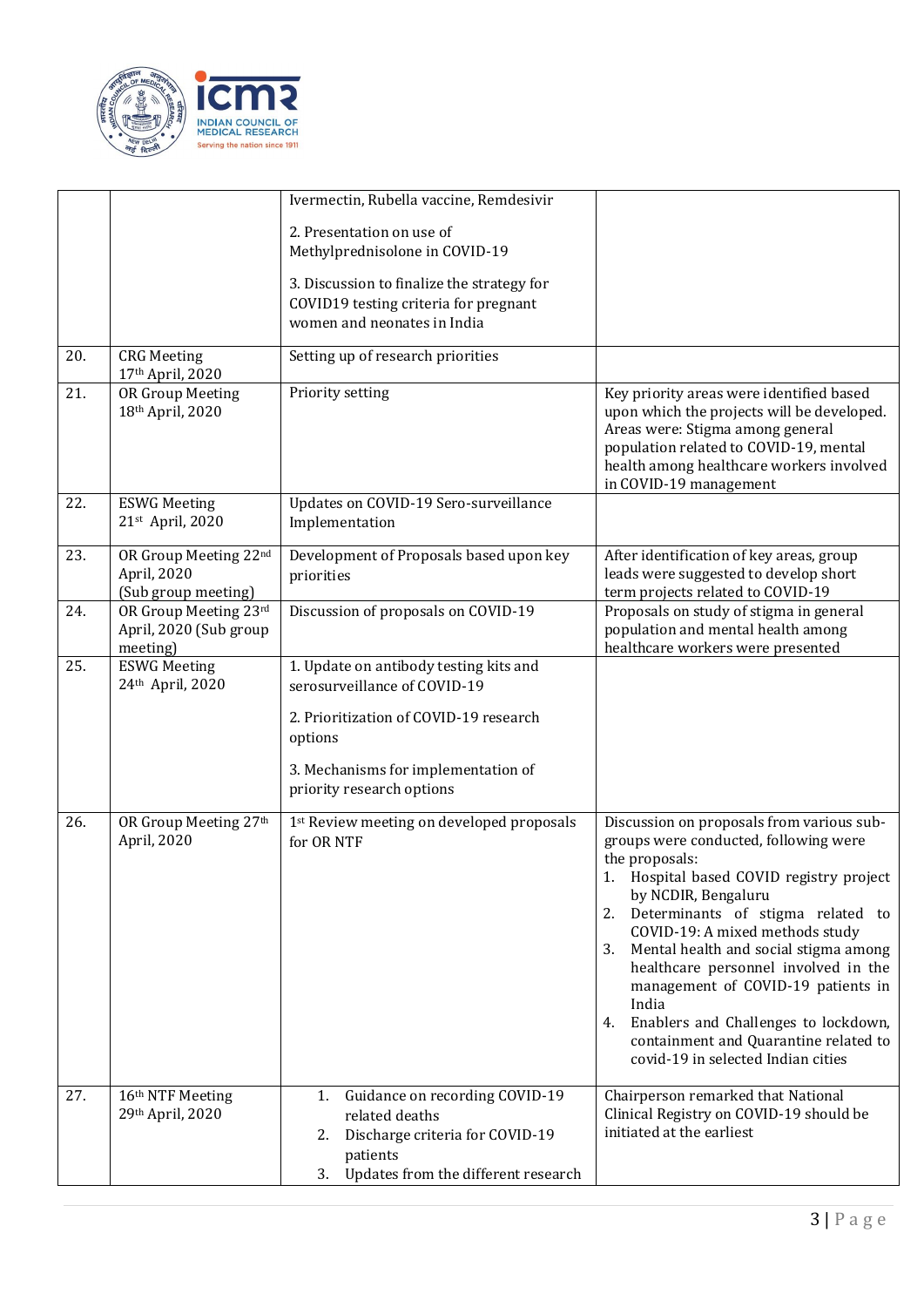

|     |                                                              | groups                                                                                                                       |                                                                                                                                                                                                                                                                                                                                              |
|-----|--------------------------------------------------------------|------------------------------------------------------------------------------------------------------------------------------|----------------------------------------------------------------------------------------------------------------------------------------------------------------------------------------------------------------------------------------------------------------------------------------------------------------------------------------------|
| 28. | OR Group Meeting 29th<br>April, 2020                         | 2 <sup>nd</sup> Review meeting on developed proposals<br>for OR NTF                                                          | A proposal presentation on 'Health<br>system preparedness for COVID-19'<br>made<br>following<br>and<br>was<br>recommendations were provided by<br>the advisory committee<br>Take up work focussing on the short-<br>term impacts during the outbreak<br>Focus on how the findings will be<br>utilized for policy and program<br>improvements |
| 29. | <b>CRG</b> Meeting<br>30th April, 2020                       | Identified priority areas of national<br>importance<br><b>BCG</b> trial                                                      | Convalescent<br>COVID-19 registry<br>and<br>plasma trial recommended                                                                                                                                                                                                                                                                         |
|     |                                                              | Convalescent plasma trial                                                                                                    |                                                                                                                                                                                                                                                                                                                                              |
|     |                                                              | Registry on COVID-19<br>HCQ prophylaxis                                                                                      |                                                                                                                                                                                                                                                                                                                                              |
| 30. | OR Group Meeting 30th<br>April, 2020                         | Review of developed proposals                                                                                                | Proposal on 'Health economics and<br>modelling group' was discussed and<br>recommendations were provided.                                                                                                                                                                                                                                    |
| 31. | <b>ESWG Meeting</b><br>1st May, 2020                         | Update on serosurveillance protocol                                                                                          |                                                                                                                                                                                                                                                                                                                                              |
| 32. | OR Group Meeting 17th<br><b>NTF Meeting</b><br>1st May, 2020 | 1. Review of Nitazoxanide and Zinc in<br>COVID-19<br>2. Reflections on some overarching<br>considerations to combat COVID-19 | Chairperson remarked use of HCQ<br>prophylaxis in hotspots subject to<br>maintaining pharmacovigilance and<br>ensuring that safety issues                                                                                                                                                                                                    |
| 33. | OR Group Meeting 1st<br>May 2020<br>(Sub-group meeting)      | Meeting of working group of OR NTF                                                                                           | Development of standard guidelines for<br>autopsy/forensic pathology in COVID-19<br>deaths under operational research group<br>Development of Guidance document for<br>Health system response for persons with<br>disabilities during COVID-19 pandemic                                                                                      |
| 34. | OR Group Meeting 2nd<br>May 2020<br>(Sub-group meeting)      | Meeting of working group of OR NTF                                                                                           | Development of materials for psychosocial<br>counselling of patients and front-line<br>health workers                                                                                                                                                                                                                                        |
| 35. | OR Group Meeting 4th<br>May 2020<br>(Sub-group meeting)      | Meeting of working group of OR NTF                                                                                           | Discussion on guidelines documents which<br>were recommended for development in<br>meetings held on 1st and 2nd May 2020                                                                                                                                                                                                                     |
| 36. | OR Group Meeting 5th<br>May 2020                             | 6th OR NTF meeting                                                                                                           | Submission of final proposals with<br>incorporation of recommendations made<br>by the advisory committee in the review<br>meetings for proposal discussions                                                                                                                                                                                  |
| 37. | Diagnostic Group<br>meeting<br>6th May, 2020                 | COVIRAP-2, by IIT Kharagpur                                                                                                  | Technology transfer of the kit was already<br>done, it was recommended to validate the<br>product manufactured from first three<br>batches                                                                                                                                                                                                   |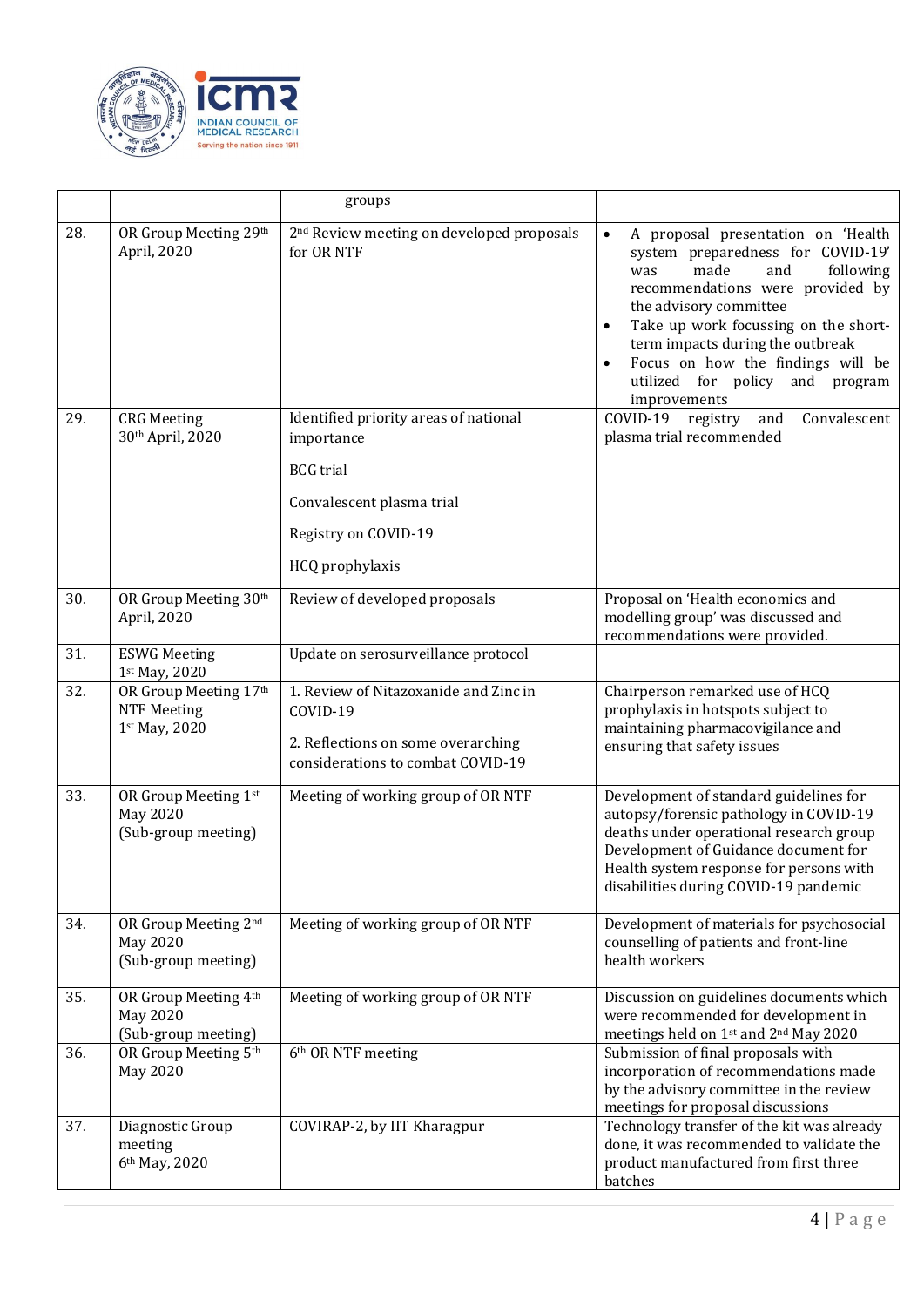

| 38.<br>39. | <b>CRG</b> Meeting<br>7 <sup>th</sup> May, 2020<br>Joint ESWG-OR<br>Meeting<br>7 <sup>th</sup> May 2020 | Registry on COVID-19<br>Solidarity trial<br>Infectiousness of SARS CoV-2 in prolonged<br>shedding of viral RNA in clinically stable<br>patients<br>1. What could be the methodology/ Available<br>options for sample pooling for Sero-<br>surveillance?<br>2. How we can set up population-based | Modifications to the protocols suggested<br>Discussion on methodology for pooling of<br>samples for sero-surveillance, options for<br>setting up population-based surveillance<br>to see the dynamicity of red, orange and<br>green zone                                                                                                                              |
|------------|---------------------------------------------------------------------------------------------------------|--------------------------------------------------------------------------------------------------------------------------------------------------------------------------------------------------------------------------------------------------------------------------------------------------|-----------------------------------------------------------------------------------------------------------------------------------------------------------------------------------------------------------------------------------------------------------------------------------------------------------------------------------------------------------------------|
|            |                                                                                                         | surveillance to see the dynamicity of Red,<br>Orange and Green Zone.                                                                                                                                                                                                                             |                                                                                                                                                                                                                                                                                                                                                                       |
| 40.        | 18th NTF Meeting<br>8 <sup>th</sup> May, 2020                                                           | 1. Review of COVID-19 Discharge<br>Criteria Discussion on the use of<br>serological tests for COVID-19<br>2. Updates from the Clinical Research<br>Group<br>3. Evidence update on Nitazoxanide and<br>Zinc                                                                                       | The Chair remarked about following issues<br>which need deliberation:<br>Insights into mortality due to<br>a.<br>COVID-19<br>Evidence regarding newer<br>b.<br>therapeutic alternatives, to deal<br>with issues such as DIC or<br>coagulopathy, in COVID-19<br>patients<br>Clinical autopsy-based evidence<br>$C_{1}$<br>regarding the pathophysiology of<br>COVID-19 |
| 41.        | <b>ESWG Meeting</b><br>10th May, 2020                                                                   | 1. Surveillance options for COVID-19.                                                                                                                                                                                                                                                            |                                                                                                                                                                                                                                                                                                                                                                       |
| 42.        | Diagnostic Group<br>meeting<br>12th May, 2020                                                           | Develop an intelligent testing strategy                                                                                                                                                                                                                                                          |                                                                                                                                                                                                                                                                                                                                                                       |
| 43.        | OR Group Meeting 12th<br>May, 2020<br>(Sub-group meeting)                                               | Meeting of working group of OR NTF                                                                                                                                                                                                                                                               | Review of developed guidance documents<br>on psychosocial counselling of patients and<br>front-line health workers                                                                                                                                                                                                                                                    |
| 44.        | <b>CRG</b> Meeting<br>13th May, 2020                                                                    | Viral suppression factor in COVID19 (hzVSF-<br>v13)                                                                                                                                                                                                                                              | Protocol reviewed and suggestions given                                                                                                                                                                                                                                                                                                                               |
| 45.        | OR Group Meeting 13th<br>May, 2020                                                                      | Finalization and approval of proposals                                                                                                                                                                                                                                                           | Proposals were approved and all the<br>projects were then proposed to be<br>presented to the Ethics committee for<br>ethical approval                                                                                                                                                                                                                                 |
| 46.        | 19th NTF Meeting<br>14th May, 2020                                                                      | 1. Mesenchymal Stem Cells in the<br>management of COVID-19<br>2. Review of Tocilizumab and Evidence<br>Update on Zinc for COVID-19<br>3. Pre-operative Covid-19 testing policy                                                                                                                   | The Chairperson remarked that a matrix<br>containing all therapeutic options<br>reviewed till date may be presented in next<br>meeting                                                                                                                                                                                                                                |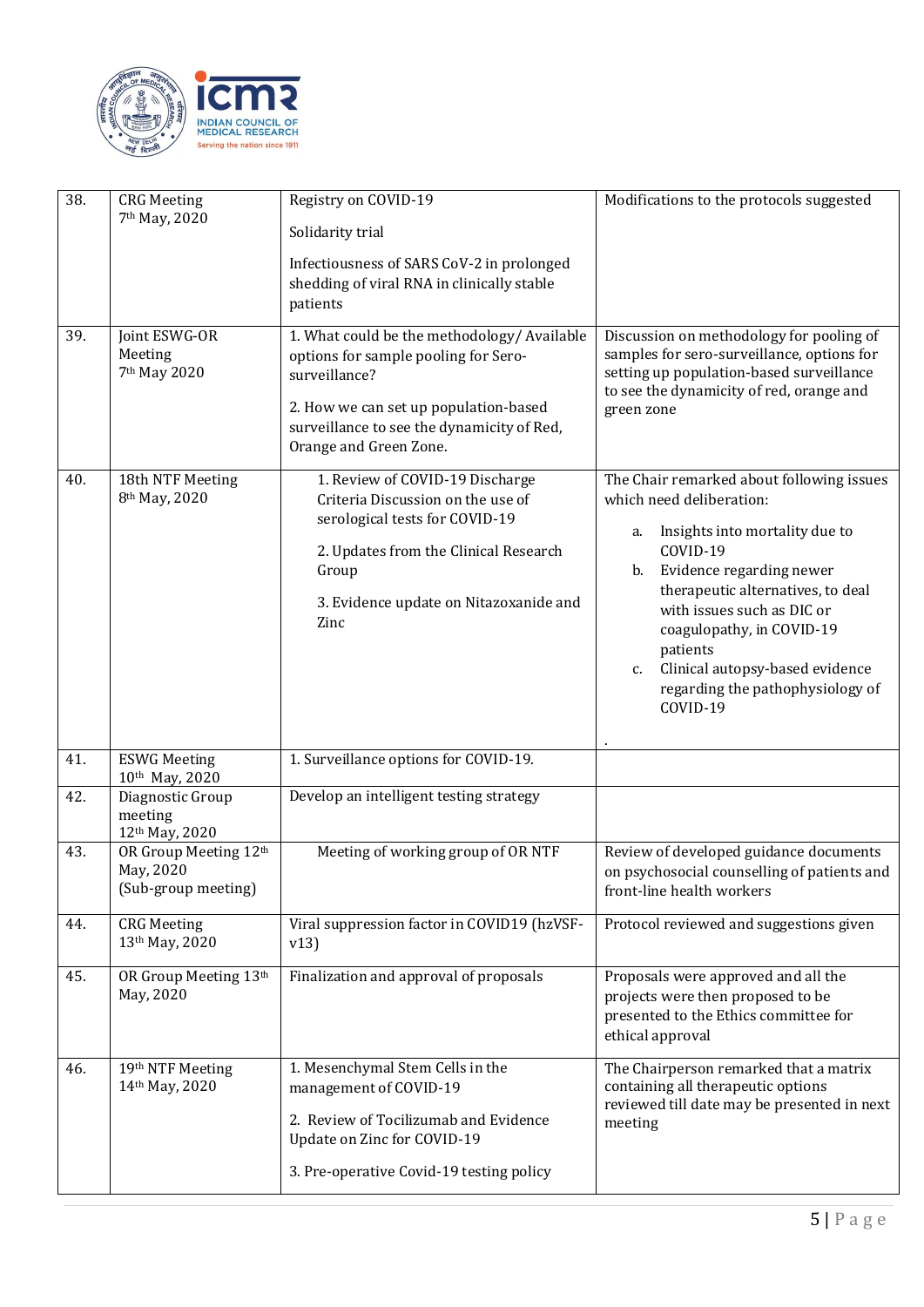

| 47. | 20th NTF Meeting<br>17th May, 2020                       | 1. Review of COVID-19 testing                                                                                                                                                                                                                                                                                                                                                             |                                                                                                                                        |
|-----|----------------------------------------------------------|-------------------------------------------------------------------------------------------------------------------------------------------------------------------------------------------------------------------------------------------------------------------------------------------------------------------------------------------------------------------------------------------|----------------------------------------------------------------------------------------------------------------------------------------|
| 48. | <b>ESWG Meeting</b><br>17th May, 2020                    | 1. Progress of community based<br>serosurveillance<br>2. Inputs on draft protocol for facility based<br>surveillance<br>3. Update on research projects<br>4. Discussion on special group surveillance                                                                                                                                                                                     |                                                                                                                                        |
| 49. | OR Group Meeting 19th<br>May 2020<br>(Sub-group meeting) | Meeting of working group of OR NTF                                                                                                                                                                                                                                                                                                                                                        | Review and discussion on developed<br>guidance documents on psychosocial<br>counselling of patients and front-line<br>health workers   |
| 50. | 21st NTF Meeting<br>21st May, 2020                       | Review of the use of HCQ for the<br>1.<br>prophylaxis of COVID-19<br>a. Case-control study on HCQ<br>in HCWs<br><b>Adverse Drug Reaction</b><br>b.<br>Profile of HCQ<br>Experience of using HCQ<br>c.<br>prophylaxis in HCW in 3<br>central govt hospitals<br>Observational study on HCQ<br>d.<br>in HCWs in AIIMS:<br>Information from the<br>e.<br>rational use of medicines<br>project | The Chair and Co-Chair highlighted the<br>need for consideration to extend HCQ<br>prophylaxis to cover frontline non-health<br>workers |
| 51. | Diagnostic Group<br>meeting<br>21st May, 2020            | Probe free real time RT-PCR kit for COVID-<br>19 diagnosis by IIT Delhi                                                                                                                                                                                                                                                                                                                   | Recommended to transfer the technology<br>and validation of the products<br>manufactured from first three batches<br>should be done.   |
| 52. | <b>ESWG Meeting</b><br>22nd May, 2020                    | 1. Progress of community based serosurvey<br>2. Finalization of draft protocol for facility<br>based surveillance<br>3. Update on Risk factor study                                                                                                                                                                                                                                       |                                                                                                                                        |
| 53. | 22 <sup>nd</sup> NTF Meeting<br>25th May, 2020           | Review of the clinical management<br>1.<br>of COVID-19<br>a. Clinical Management<br>Experiences: Mumbai,<br>Ahmedabad, Chandigarh<br>Discussions on clinical<br>b.<br>management and<br>experience from other<br>settings<br>Draft protocol for clinical<br>2.                                                                                                                            |                                                                                                                                        |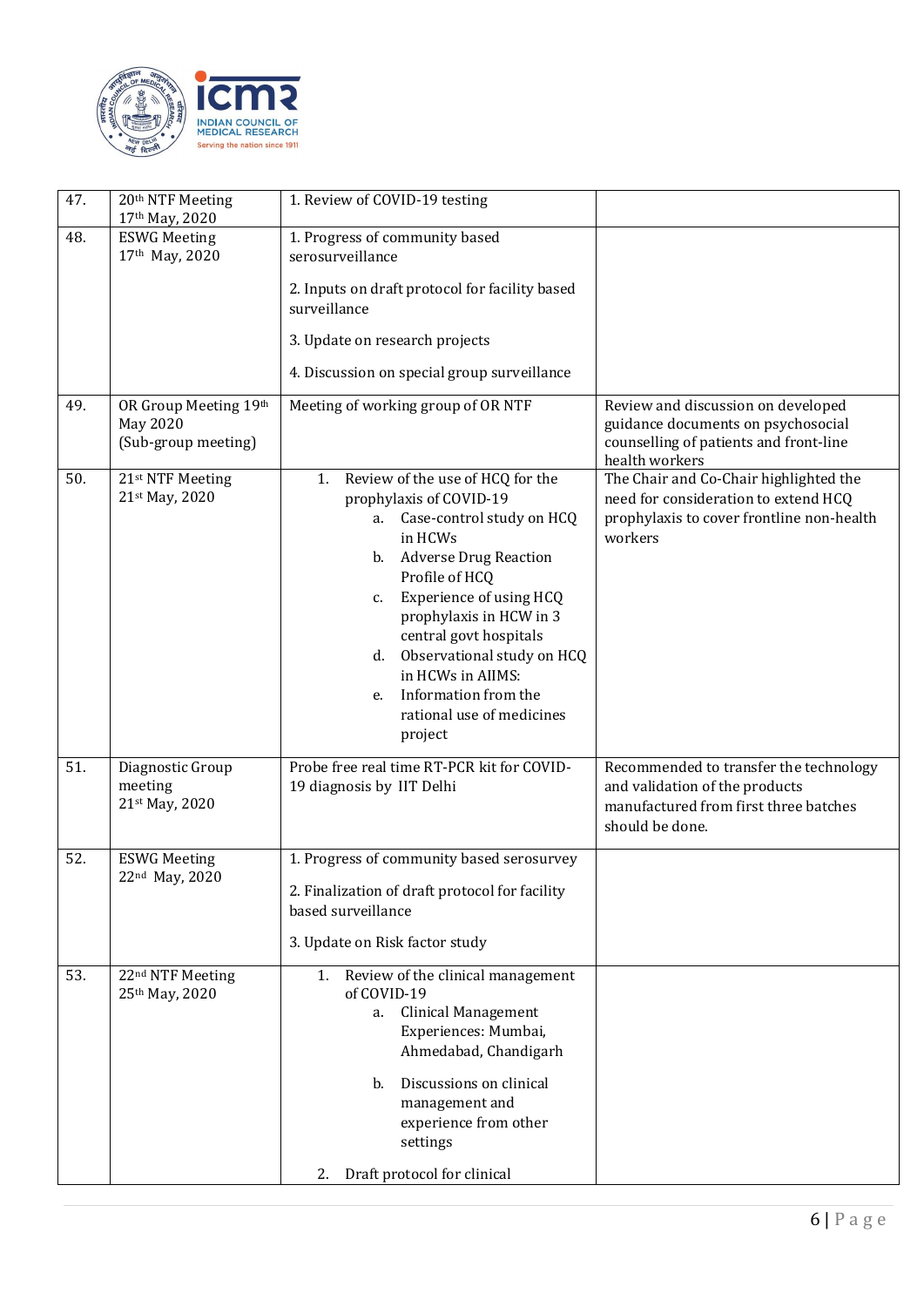

|     |                                                                 | management of COVID-19                                                                                                                                                                                                                                                                                                                                                                                                              |                                                                                                                                                                                                                                                                                                                     |
|-----|-----------------------------------------------------------------|-------------------------------------------------------------------------------------------------------------------------------------------------------------------------------------------------------------------------------------------------------------------------------------------------------------------------------------------------------------------------------------------------------------------------------------|---------------------------------------------------------------------------------------------------------------------------------------------------------------------------------------------------------------------------------------------------------------------------------------------------------------------|
| 54. | <b>CRG Meeting</b><br>25th May, 2020                            | 1. Presentation on Health care workers<br>quarantine<br>2. Use of Hyperbaric oxygen therapy in SARS<br>CoV2 infection-For discussion & Review<br>evidence<br>3. Presentation of proposal on Pegylated<br>Interferon alfa-2b in SARS CoV2<br>4. Proposal on "To evaluate efficacy of BCG in<br>reducing the incidence and severity of Covid<br>19 in the high risk population-a Phase III<br>open label randomized controlled trial" |                                                                                                                                                                                                                                                                                                                     |
| 55. | OR Group Meeting 27th<br><b>May 2020</b><br>(Sub-group meeting) | Meeting of working group of OR NTF                                                                                                                                                                                                                                                                                                                                                                                                  | Review and discussion on developed<br>guidance documents on psychosocial<br>counselling of patients and front-line<br>health workers                                                                                                                                                                                |
| 56. | OR Group Meeting 2nd<br>June, 2020                              | Meeting of OR group with ICMR-CECHR for<br>ethical approval                                                                                                                                                                                                                                                                                                                                                                         | Presentations for the COVID related<br>projects were made by all groups for<br>ethical clearance of the projects                                                                                                                                                                                                    |
| 57. | 23rd NTF Meeting<br>7 <sup>th</sup> June, 2020                  | Review of the clinical management<br>1.<br>protocol for COVID-19                                                                                                                                                                                                                                                                                                                                                                    | Creating a stockpile of key medicines<br>Price control mechanisms for high cost<br>medicines (Remdesivir, Tocilizumab)<br>Guidelines for home care of mild patients                                                                                                                                                 |
| 58. | Diagnostic Group<br>meeting<br>10th June, 2020                  | Review Meeting: Revalidation request of<br>COVID-19 diagnostic commodities                                                                                                                                                                                                                                                                                                                                                          |                                                                                                                                                                                                                                                                                                                     |
| 59. | <b>CRG</b> Meeting<br>12th June, 2020                           | Decision on the Immunemed<br>company<br>proposal<br>Discussion on revised proposal titled"To<br>evaluate efficacy of BCG in reducing the<br>incidence and severity of Covid 19 in the<br>high risk population-a Phase III open label<br>randomized controlled trial"<br>Update on Convalescent plasma therapy<br>study<br>Update on Clinical registry for Covid 19                                                                  | Protocols reviewed and suggestions<br>given                                                                                                                                                                                                                                                                         |
| 60. | OR Group Meeting<br>12 <sup>th</sup> June, 2020                 | Discussion upon status of generic proposals<br>to assess immediate priorities under COVID<br>guidelines                                                                                                                                                                                                                                                                                                                             | Upon recommendation of the committee,<br>following proposals were accepted:<br>1. Mental health and social stigma<br>healthcare<br>personnel<br>among<br>involved in the management of<br>COVID-19 patients in India<br>2. Determinants of stigma related to<br>COVID-19:<br>mixed-methods<br>$\mathbf{A}$<br>study |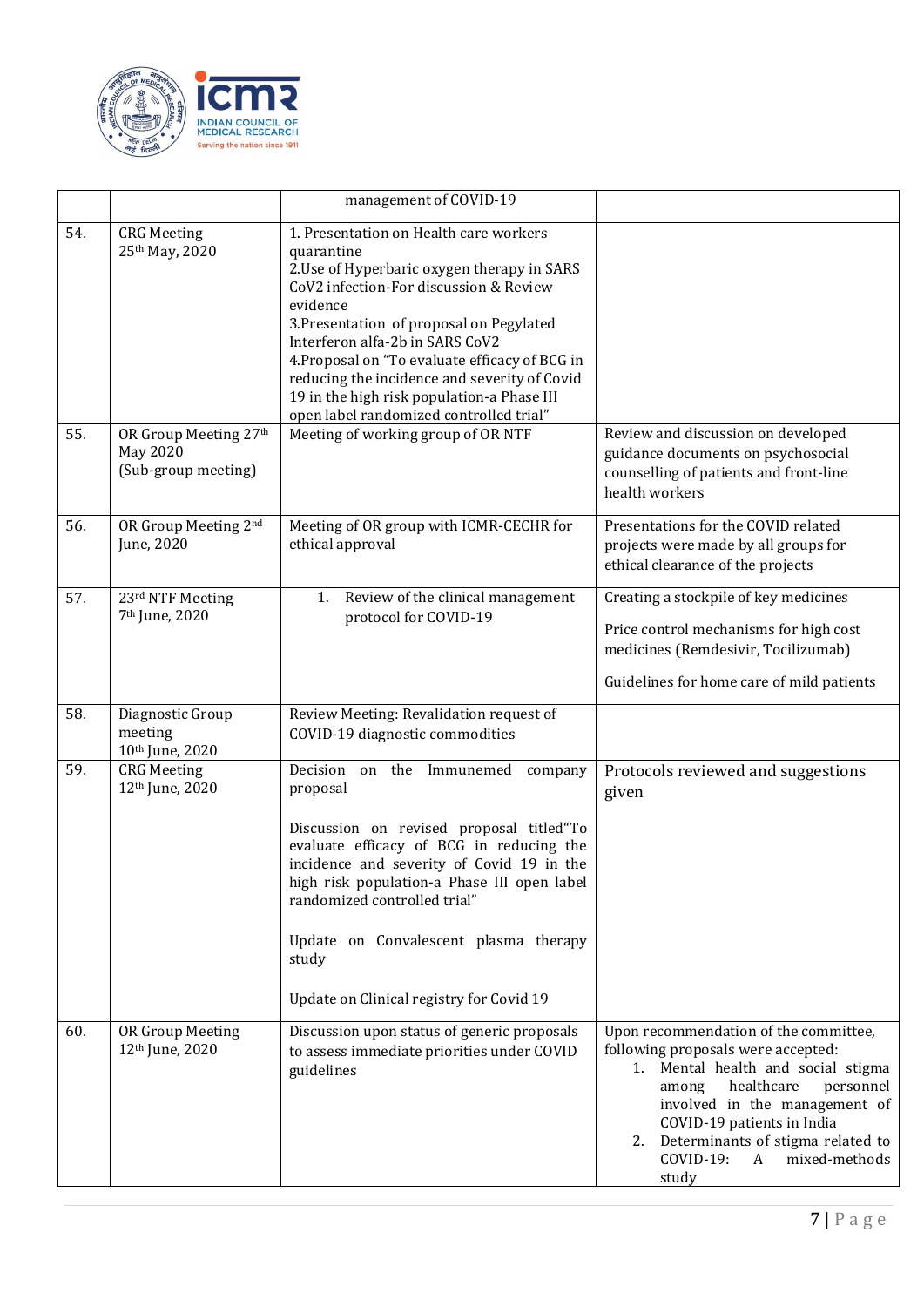

|     |                                                |                                                                                                                                                                                                                                                              | 3. An exploratory study on<br>the<br>operational<br>issues<br>faced<br>in<br>collection,<br>&<br>transportation<br>laboratory testing related<br>to<br>COVID-19 in remote areas of EAG<br>states of North East India,<br>Chhattisgarh & Jharkhand<br>4. A study to understand<br>the<br>challenges faced by frontline<br>health managers at the district<br>during the<br>COVID-19<br>level<br>$\mathbf{A}$<br>pandemic:<br>multicentric<br>approach<br>5. Assessment of impact on COVID-<br>19 on the maternal and child<br>health services: A multicentric<br>approach<br>6. Reinstating and sustaining the<br>maternal and child health services |
|-----|------------------------------------------------|--------------------------------------------------------------------------------------------------------------------------------------------------------------------------------------------------------------------------------------------------------------|-----------------------------------------------------------------------------------------------------------------------------------------------------------------------------------------------------------------------------------------------------------------------------------------------------------------------------------------------------------------------------------------------------------------------------------------------------------------------------------------------------------------------------------------------------------------------------------------------------------------------------------------------------|
| 61. | Diagnostic Group<br>meeting<br>17th June, 2020 | Review Meeting: Revalidation request of<br>COVID-19 diagnostic commodities                                                                                                                                                                                   | during and after the COVID crisis                                                                                                                                                                                                                                                                                                                                                                                                                                                                                                                                                                                                                   |
| 62. | <b>ESWG Meeting</b><br>19th June, 2020         | Identify ideas for epidemiological<br>1.<br>research and prioritize them<br>2.<br>Discuss mechanisms for taking<br>these priorities forward to develop into a full<br>proposal and initiate the studies.<br>Implementation plan for the research<br>projects |                                                                                                                                                                                                                                                                                                                                                                                                                                                                                                                                                                                                                                                     |
| 63. | Diagnostic Group<br>meeting<br>24th June, 2020 | Review Meeting: Revalidation request of<br>COVID-19 diagnostic commodities                                                                                                                                                                                   |                                                                                                                                                                                                                                                                                                                                                                                                                                                                                                                                                                                                                                                     |
| 64. | 24nd NTF Meeting<br>26th June, 2020            | 1. Review of the evidence: Favipiravir<br>Methylprednisolone<br>2.<br><b>VS</b><br>Dexamethasone in the management of<br>COVID-19                                                                                                                            |                                                                                                                                                                                                                                                                                                                                                                                                                                                                                                                                                                                                                                                     |

| <b>Quarter III</b> |                                         | Total: 27 meetings                                                                                                                                                                                                 |                                                          |  |
|--------------------|-----------------------------------------|--------------------------------------------------------------------------------------------------------------------------------------------------------------------------------------------------------------------|----------------------------------------------------------|--|
| S.<br>No.          | Date                                    | Agenda                                                                                                                                                                                                             | Remarks/Concerns raised by<br>Chairperson/Co-chairperson |  |
| 65.                | <b>ESWG Meeting</b><br>$1st$ July, 2020 | 1. Epi Research ideas - Prioritization and next<br>steps (minutes of the last meeting attached)<br>2. Comments from members on COVID cohort<br>study<br>3. Facility based surveillance - Revision and next<br>step |                                                          |  |
| 66.                | Diagnostic Group<br>meeting             | Review Meeting: Revalidation request of COVID-<br>19 diagnostic commodities                                                                                                                                        |                                                          |  |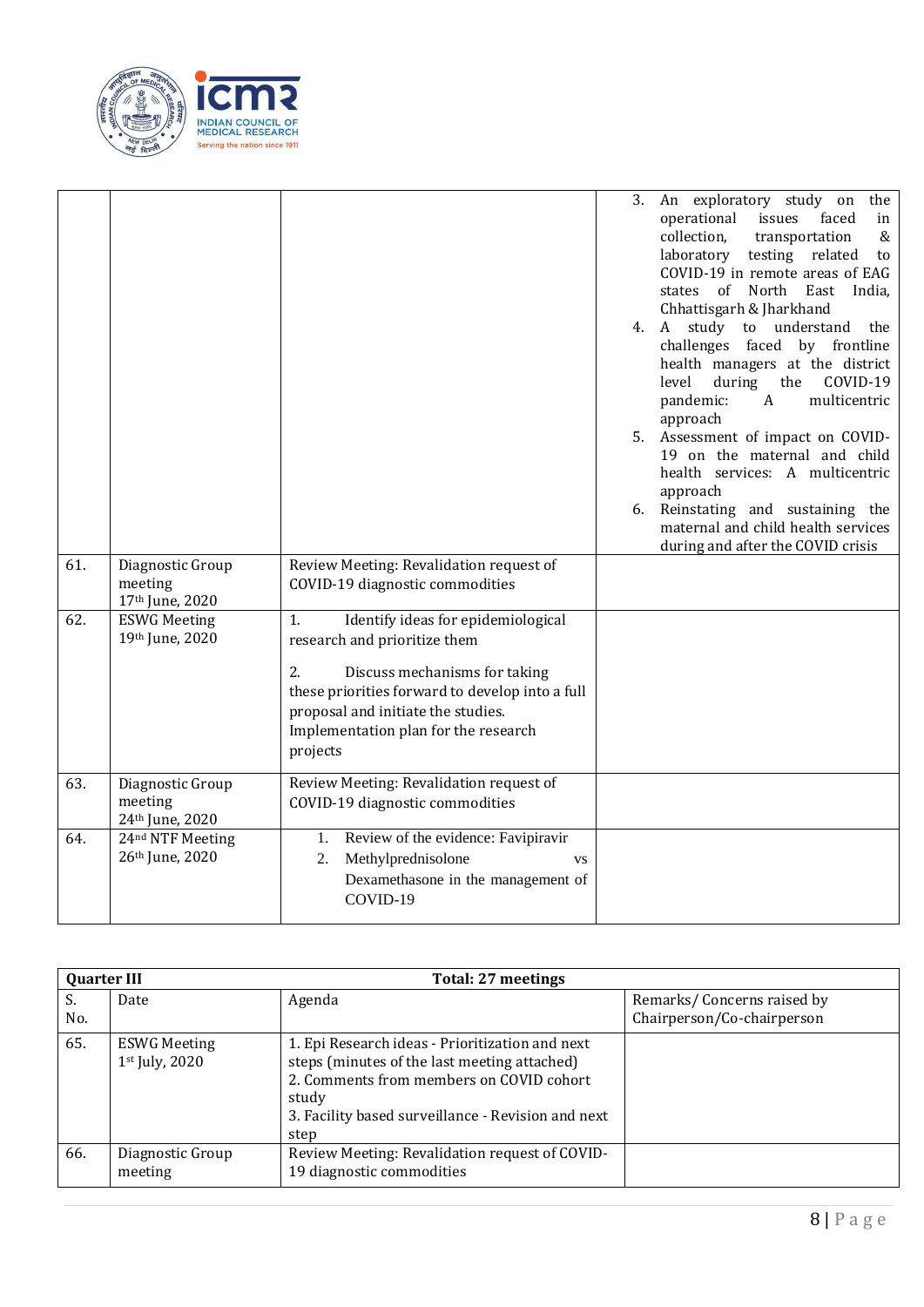

|     | 6 <sup>th</sup> July, 2020                                |                                                                                                                                                                                                                                                                                                                                              |                                                                                                                                                                                                                           |
|-----|-----------------------------------------------------------|----------------------------------------------------------------------------------------------------------------------------------------------------------------------------------------------------------------------------------------------------------------------------------------------------------------------------------------------|---------------------------------------------------------------------------------------------------------------------------------------------------------------------------------------------------------------------------|
| 67. | Diagnostic Group<br>meeting<br>8 <sup>th</sup> July, 2020 | Gargle lavage (AIIMS Study)                                                                                                                                                                                                                                                                                                                  |                                                                                                                                                                                                                           |
| 68. | <b>ESWG Meeting</b><br>10th July, 2020                    | Sharing of results of Serosurvey-1 of<br>1.<br>Covid-19 with the working group and status of<br>its dissemination/publication<br>2.<br>Planning and related issues of follow up<br>sero-survey<br>3.<br>Policy and possible strategies for data<br>sharing.<br>4.<br>Research studies: procedure for<br>approval, funding and related issues |                                                                                                                                                                                                                           |
| 69. | Diagnostic Group<br>meeting<br>13th July, 2020            | To discuss the ways for improvement of<br>validated COVID-19 RAT kits                                                                                                                                                                                                                                                                        |                                                                                                                                                                                                                           |
| 70. | $25th$ NTF Meeting<br>14th July, 2020                     | 1. Review of the evidence: Ivermectin &<br>Tocilizumab for management of COVID-19                                                                                                                                                                                                                                                            | The Co-chair suggested developing<br>testing strategy in hotspot areas                                                                                                                                                    |
| 71. | Diagnostic Group<br>meeting<br>15th July, 2020            | Review Meeting: Revalidation request of COVID-<br>19 diagnostic commodities                                                                                                                                                                                                                                                                  |                                                                                                                                                                                                                           |
| 72. | <b>ESWG Meeting</b><br>16th July, 2020                    | Serosurvey 2 Proposal -discussion and<br>1.<br>way forward<br>2.<br>Data sharing protocol -discussion<br>3.<br>Community Care Proposal-discussion.                                                                                                                                                                                           |                                                                                                                                                                                                                           |
| 73. | <b>CRG</b> Meeting<br>23rd July, 2020                     | 1. Presentation on Adrenergic blockers for Covid-<br>19<br>2. Presentation on "A Potential Candidate for the<br>Pharmacotherapy of COVID-19"<br>3. Opinion/comments on -Export of Favipiravir,<br>Olokizumab and Levilimab to India - proposal<br>submitted by Ministry of Health, Russia<br>4. Review on Leronlimab                         | Protocols reviewed and suggestions<br>given                                                                                                                                                                               |
| 74. | Diagnostic Group<br>meeting<br>24th July, 2020            | Review Meeting: Revalidation request of COVID-<br>19 diagnostic commodities                                                                                                                                                                                                                                                                  |                                                                                                                                                                                                                           |
| 75. | 26th NTF Meeting<br>26th July, 2020                       | 1. Review of the evidence: Itolizumab for<br>management of COVID-19<br>2. National Clinical Registry for COVID-19<br>3. Decision on conducting second round of<br>National sero-surveillance on COVID-19                                                                                                                                     | Revisiting Ivermectin in light<br>1.<br>of recommendation by Joint<br>Monitoring Group on COVID-<br>19<br>Immunodeficiency in post<br>2.<br>covid-19 state among patients<br>3.<br>Pre-operative testing for<br>COVID-19. |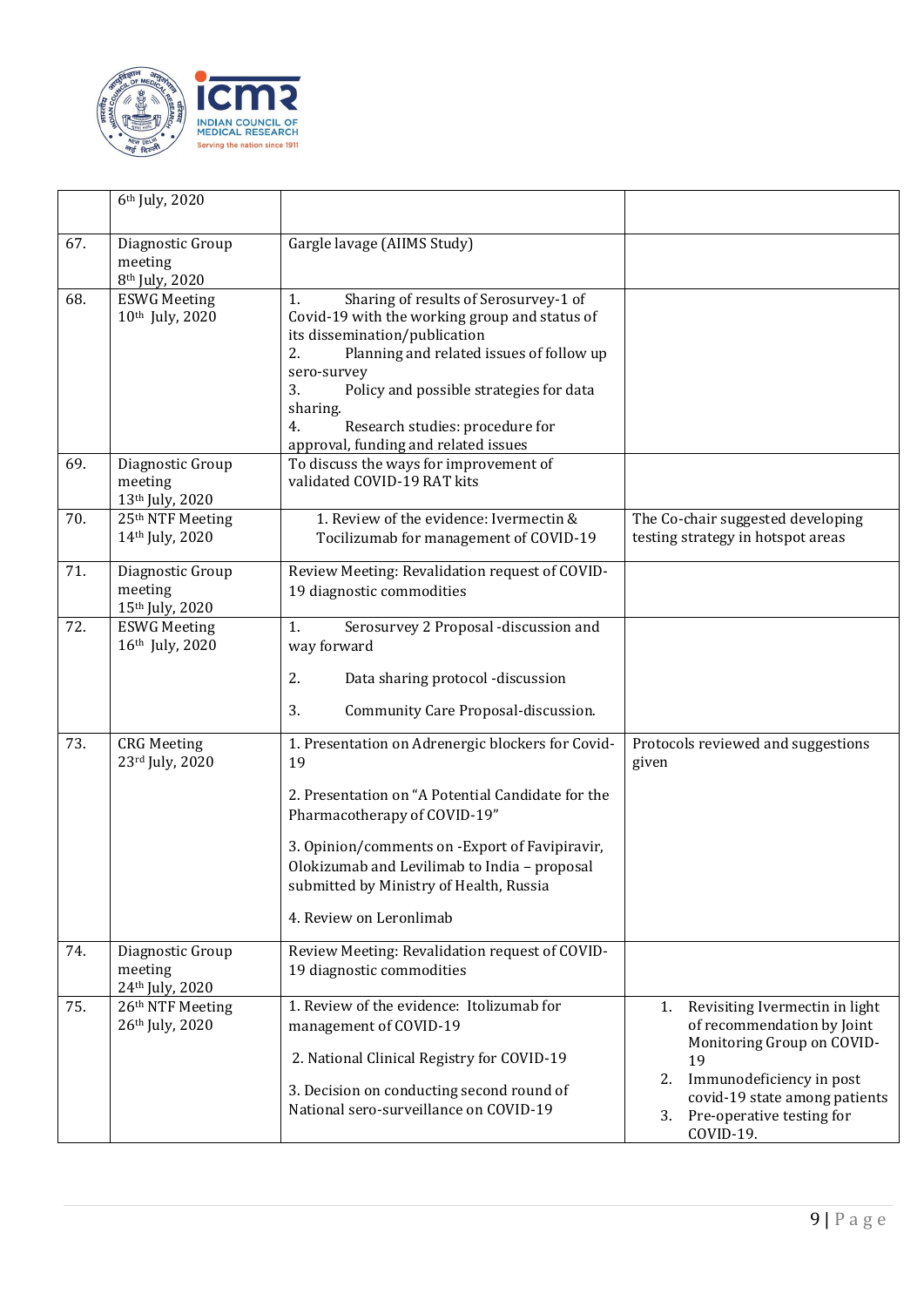

| 76. | Diagnostic Group<br>meeting<br>3rd Aug, 2020              | Biochips with SARS-COV-2RNA specific field<br>effect devices, by IIT Hyderabad                                                                                                                                                                                                                                                                                                                                                                                                                                                                                                                                                                                                                                                                  | Product was sent to NIV, Pune for<br>validation. The preliminary testing of<br>biochip (n=25) using extracted RNA                                                                                                                                                                                                     |
|-----|-----------------------------------------------------------|-------------------------------------------------------------------------------------------------------------------------------------------------------------------------------------------------------------------------------------------------------------------------------------------------------------------------------------------------------------------------------------------------------------------------------------------------------------------------------------------------------------------------------------------------------------------------------------------------------------------------------------------------------------------------------------------------------------------------------------------------|-----------------------------------------------------------------------------------------------------------------------------------------------------------------------------------------------------------------------------------------------------------------------------------------------------------------------|
|     |                                                           |                                                                                                                                                                                                                                                                                                                                                                                                                                                                                                                                                                                                                                                                                                                                                 | as input showed 52% (13/25<br>correctly detected) correlation with<br>the real time PCR results. It was<br>recommended to improve the biochip<br>and product may be reconsidered for<br>validation                                                                                                                    |
| 77. | Diagnostic Group<br>meeting<br>5 <sup>th</sup> Aug, 2020  | COVIRAP-1, by IIT Kharagpur                                                                                                                                                                                                                                                                                                                                                                                                                                                                                                                                                                                                                                                                                                                     | Version-I of COVIRAP was first<br>validated by ICMR-NICED Kolkata<br>wherein it showed a sensitivity of<br>93.9% and Specificity of 97.6% which<br>did not met the acceptance criteria<br>(Sensitivity = 95% and above and<br>Specificity = 99% and above). It was<br>therefore recommended to do certain<br>changes. |
| 78. | <b>ESWG Meeting</b><br>5 <sup>th</sup> Aug, 2020          | 1. National Sero-surveillance Round 2                                                                                                                                                                                                                                                                                                                                                                                                                                                                                                                                                                                                                                                                                                           | "Tracking COVID-19 in West Bengal to<br>support targeted response"-                                                                                                                                                                                                                                                   |
|     |                                                           | 2. Priority Research Ideas                                                                                                                                                                                                                                                                                                                                                                                                                                                                                                                                                                                                                                                                                                                      | Presentation by DHS West Bengal                                                                                                                                                                                                                                                                                       |
|     |                                                           | 3. Periodic assessment of ICMR Database                                                                                                                                                                                                                                                                                                                                                                                                                                                                                                                                                                                                                                                                                                         |                                                                                                                                                                                                                                                                                                                       |
|     |                                                           | 4. Facility based sero-surveillance                                                                                                                                                                                                                                                                                                                                                                                                                                                                                                                                                                                                                                                                                                             |                                                                                                                                                                                                                                                                                                                       |
| 79. | 27th NTF Meeting<br>9th Aug, 2020                         | 1. Review of Ivermectin for COVID-19 Therapy<br>2. Consideration of Preoperative testing for<br>COVID-                                                                                                                                                                                                                                                                                                                                                                                                                                                                                                                                                                                                                                          | Chairperson suggested updates on<br>Toclizumab and long term immunity<br>status post COVID-19                                                                                                                                                                                                                         |
| 80. | Diagnostic Group<br>meeting<br>11 <sup>th</sup> Aug, 2020 | Review Meeting: Revalidation request of COVID-<br>19 diagnostic commodities                                                                                                                                                                                                                                                                                                                                                                                                                                                                                                                                                                                                                                                                     |                                                                                                                                                                                                                                                                                                                       |
| 81. | <b>CRG</b> Meeting<br>13th Aug, 2020                      | Opinion/comments on - Protocols for<br>1.<br>management of people with diabetes in COVID<br>facilities<br>2. Presentation on proposal titled "Expression<br>profiling of inflammatory gene ACE2 and hsCRP<br>among SARs CoV2 patients and clinical outcome"<br>3. Presentation on proposal titled "Assessment of<br>protective efficacy of chloroquine/HCQ among<br>urban residents of Gujarat".<br>Pilot trial of Ambroxol in patients recovering<br>from COVID 19with dyspnea fatigue and muscle<br>loss and weakness lead in to a definitive trial and<br>then trials in amyotrophic lateral sclerosis<br>Clinical trial of Ambroxol 60 mg tidal in patients<br>recovering from COVID 19with dyspnea fatigue<br>and muscle loss and weakness | Protocols reviewed and suggestions<br>given                                                                                                                                                                                                                                                                           |
| 82. | <b>ESWG Meeting</b><br>21st Aug, 2020                     | 1.Assessment of exposure to COVID-19 in<br>Metropolitan<br>Mumbai<br>City<br>by<br>unlinked<br>anonymous sero-prevalence survey (NCDC)                                                                                                                                                                                                                                                                                                                                                                                                                                                                                                                                                                                                          |                                                                                                                                                                                                                                                                                                                       |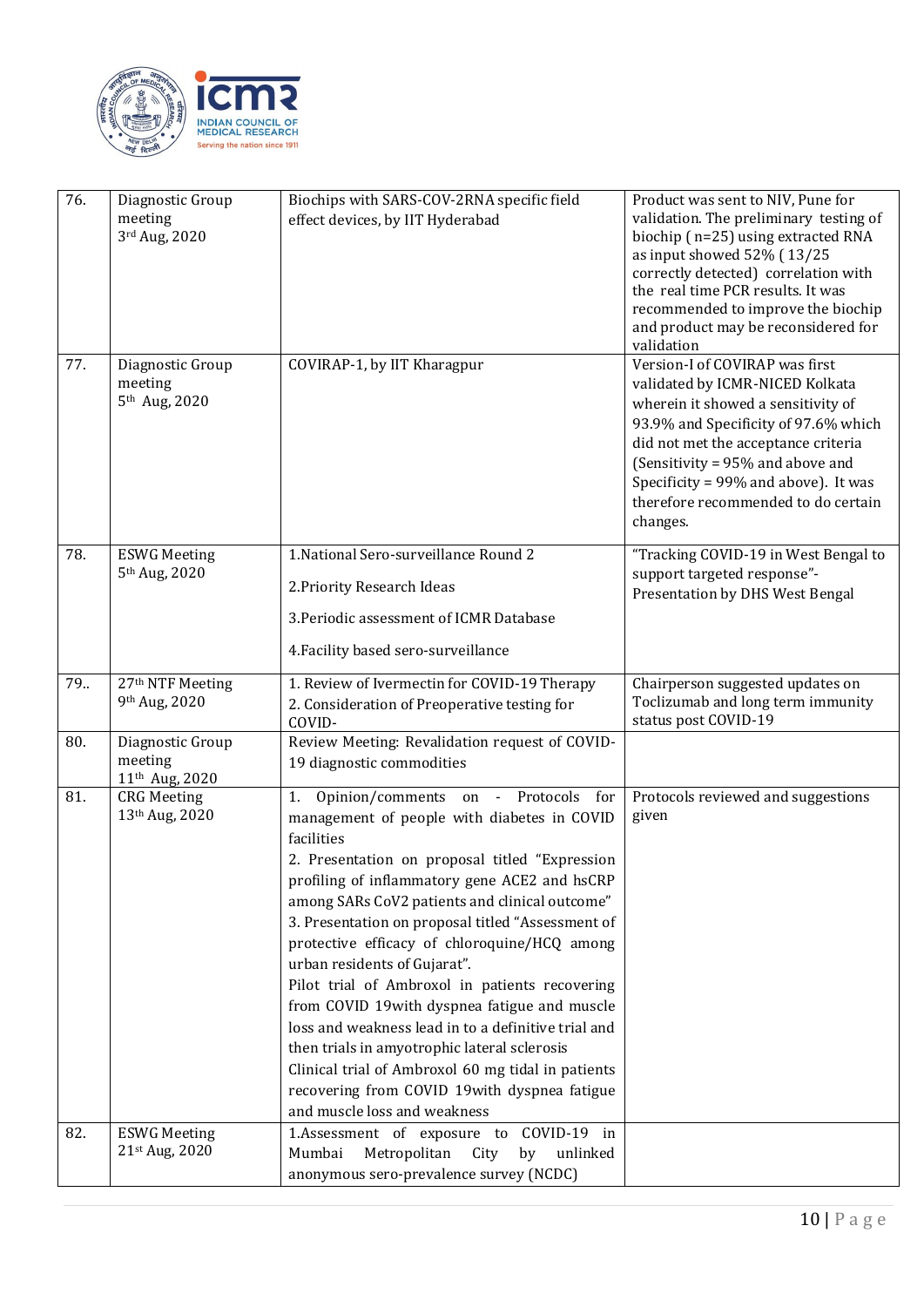

|     |                                                   | 2.Discussion about COVID-19 indicators and<br>dashboard                                                                                                                                                                                                                                                                                                                                                                                                                                                                                                                                                                                                      |                                                                                                                                |
|-----|---------------------------------------------------|--------------------------------------------------------------------------------------------------------------------------------------------------------------------------------------------------------------------------------------------------------------------------------------------------------------------------------------------------------------------------------------------------------------------------------------------------------------------------------------------------------------------------------------------------------------------------------------------------------------------------------------------------------------|--------------------------------------------------------------------------------------------------------------------------------|
| 83. | 28 <sup>th</sup> NTF Meeting<br>26th Aug, 2020    | 1. Review on Tocilizumab for COVID-19<br>2. Preoperative testing for COVID-19.                                                                                                                                                                                                                                                                                                                                                                                                                                                                                                                                                                               |                                                                                                                                |
| 84. | Diagnostic Group<br>meeting<br>31st Aug, 2020     | Review Meeting: Revalidation request of COVID-<br>19 diagnostic commodities                                                                                                                                                                                                                                                                                                                                                                                                                                                                                                                                                                                  |                                                                                                                                |
| 85. | 29th NTF Meeting<br>1st Sept, 2020                | 1. Review on Ayurveda and Yoga interventions for<br>COVID-19                                                                                                                                                                                                                                                                                                                                                                                                                                                                                                                                                                                                 |                                                                                                                                |
| 86. | 30 <sup>th</sup> NTF Meeting<br>3rd Sept, 2020    | 1. Review of Revised COVID-19 testing strategy<br>2. Discussion on Tocilizumab for COVID-19<br>management                                                                                                                                                                                                                                                                                                                                                                                                                                                                                                                                                    | Co-Chairperson suggested removal of<br>Toclizumab from clinical management<br>protocol<br>Testing guidelines revised (weblink) |
| 87. | <b>CRG</b> Meeting<br>11 <sup>th</sup> Sept, 2020 | 2 revised proposals were reviewed<br>New proposals:<br>1. To identify COVID-19 perturbed genes and<br>immune repertoire networks in diabetes and obesity<br>associated severe infections.<br>2. Lipid Ibuprofen versus standard of care for acute<br>hypoxemic respiratory failure due to COVID-19: A<br>multicentric, randomized controlled trial.<br>3. Post Viral Fatigue Syndrome in COVID-19 and<br>its association with immunological profile.<br>4. The Course after Covid-19<br>5.<br>Diabetes<br>hypertension<br>and<br>associated<br>complications and mortality among patients with<br>COVID-19 in India- A hospital based observational<br>study | Protocols reviewed and suggestions<br>given                                                                                    |
| 88. | <b>ESWG Meeting</b><br>14th Sept, 2020            | 1. Status of National Serosurvey Round 2<br>2. Status of approved and proposed research projects<br>by members of ESWG<br>3. Discussion about COVID-19 indicators and<br>analysis plan of Laboratory data on ICMR<br>dashboard                                                                                                                                                                                                                                                                                                                                                                                                                               | Selection of robust indicators and<br>analysis plan for periodic analysis of<br>ICMR COVID-19 laboratory database              |
| 89. | Diagnostic Group<br>meeting<br>18th Sept, 2020    | Review Meeting: Revalidation request of COVID-<br>19 diagnostic commodities                                                                                                                                                                                                                                                                                                                                                                                                                                                                                                                                                                                  |                                                                                                                                |
| 90. | Diagnostic Group<br>meeting<br>21st Sept, 2020    | Demonstration of Abbott ID Now (Molecular POCT<br>$\lambda$                                                                                                                                                                                                                                                                                                                                                                                                                                                                                                                                                                                                  |                                                                                                                                |
| 91. | <b>ESWG Meeting</b><br>29th Sept, 2020            | 1. Discussion on National Serosurvey Round 2<br>2.Discussion about COVID-19 indicators and<br>analysis plan of Laboratory data on ICMR<br>dashboard                                                                                                                                                                                                                                                                                                                                                                                                                                                                                                          |                                                                                                                                |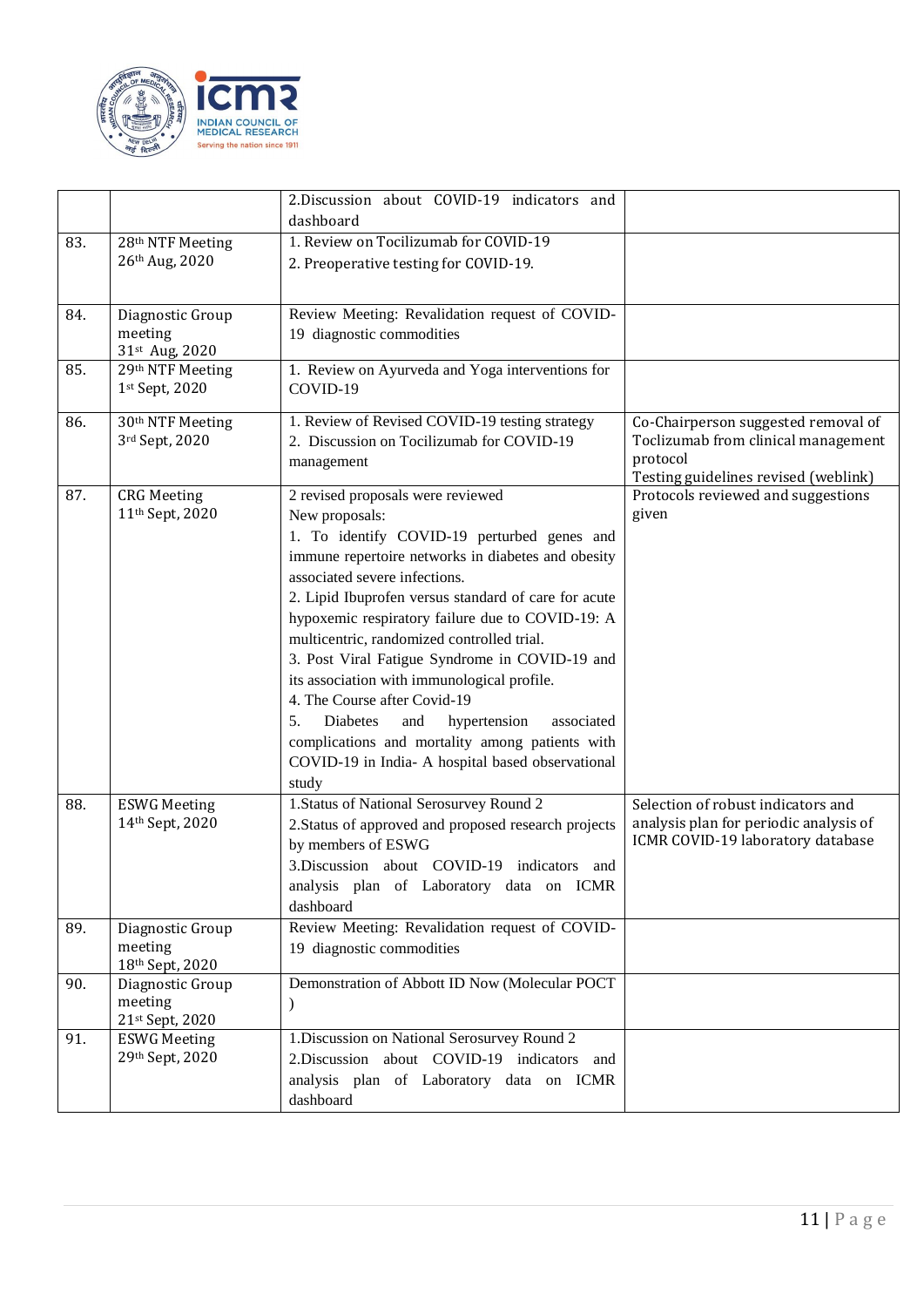

|        | <b>Quarter IV</b>                                          | <b>Total: 17 meetings</b>                                                                                                                                                                                                                                                                                                       |                                                                                                                                                                          |
|--------|------------------------------------------------------------|---------------------------------------------------------------------------------------------------------------------------------------------------------------------------------------------------------------------------------------------------------------------------------------------------------------------------------|--------------------------------------------------------------------------------------------------------------------------------------------------------------------------|
| S. No. | Date                                                       | Agenda                                                                                                                                                                                                                                                                                                                          | Remarks/ Concerns raised by<br>Chairperson/Co-chairperson                                                                                                                |
| 92.    | <b>ESWG Meeting</b><br>9th Oct, 2020                       | 1. Discussion on additional analysis of National<br>Serosurvey Round 2<br>2. Discussion about future rounds of Serosurvey<br>for prevalence of COVID-19 in the country.                                                                                                                                                         | Preparation of guidance document for<br>states to conduct sero-surveys for<br>COVID-19.                                                                                  |
| 93.    | 31 <sup>st</sup> NTF Meeting<br>11 <sup>th</sup> Oct, 2020 | 1. Review of evidence of Convalescent Plasma (CP)<br>in COVID-19 management<br>2. Review of evidence of Hydroxychloroquine<br>(HCQ) in COVID-19 management                                                                                                                                                                      | Chairperson and Co-Chairperson<br>suggested against use of CP and<br>removal of HCQ for treatment of<br>moderate COVID-19 disease                                        |
| 94.    | Diagnostic Group<br>meeting<br>12th Oct, 2020              | Review Meeting: Revalidation request of COVID-<br>19 diagnostic commodities                                                                                                                                                                                                                                                     |                                                                                                                                                                          |
| 95.    | 32 <sup>nd</sup> NTF Meeting<br>22nd Oct, 2020             | 1. Review of evidence of Ivermectin in<br>COVID-19 management<br>2. Discussion on COVID-19 pandemic<br>situation in the country                                                                                                                                                                                                 | The Co-Chair remarked to adopt pre-<br>emptive approach for combating<br>subsequent peaks of COVID-19 as they<br>are inevitable.                                         |
| 96.    | Diagnostic Group<br>meeting<br>6th Nov, 2020               | Review Meeting: Revalidation request of<br>COVID-19 diagnostic commodities                                                                                                                                                                                                                                                      |                                                                                                                                                                          |
| 97.    | Diagnostic Group<br>meeting<br>12th Nov, 2020              | Revision of the Sample Referral Form (SRF)                                                                                                                                                                                                                                                                                      |                                                                                                                                                                          |
| 98.    | <b>ESWG Meeting</b><br>13th Nov, 2020                      | 1. Protocol presentations (3 proposals to be<br>presented) and related discussion.<br>2. Status of ongoing research projects<br>(Determinants of COVID-19 disease severity in<br>India: A case-control study; Analysis of data from<br>ICMR laboratory data portal & Development of<br>guidance document on sero-surveillance). |                                                                                                                                                                          |
| 99.    | 33rd NTF Meeting<br>16th Nov, 2020                         | Discussion on 'Evidence Based Advisory on Use<br>of Convalescent Plasma Therapy in COVID-19<br>Patients.'                                                                                                                                                                                                                       | Chairperson & Co-Chairperson<br>suggested initiation of study<br>addressing the limitations of PLACID<br>trial. Advisory on appropriate use of<br>CPT released (weblink) |
| 100.   | <b>CRG</b> Meeting<br>17th Nov, 2020                       | 1. Revised proposals were reviewed<br>2. 1 new proposal: Acute Cardiac Emergencies:<br>Trends In Admissions And Management<br>Strategies, Post COVID-19                                                                                                                                                                         | Protocols reviewed and suggestions<br>given                                                                                                                              |
| 101.   | Diagnostic Group<br>meeting<br>25th Nov, 2020              | Review the need to revise sensitivity<br>1.<br>cut-offs of existing Rapid Antigen Tests (RATs)<br>for detection of SARS-CoV-2.                                                                                                                                                                                                  |                                                                                                                                                                          |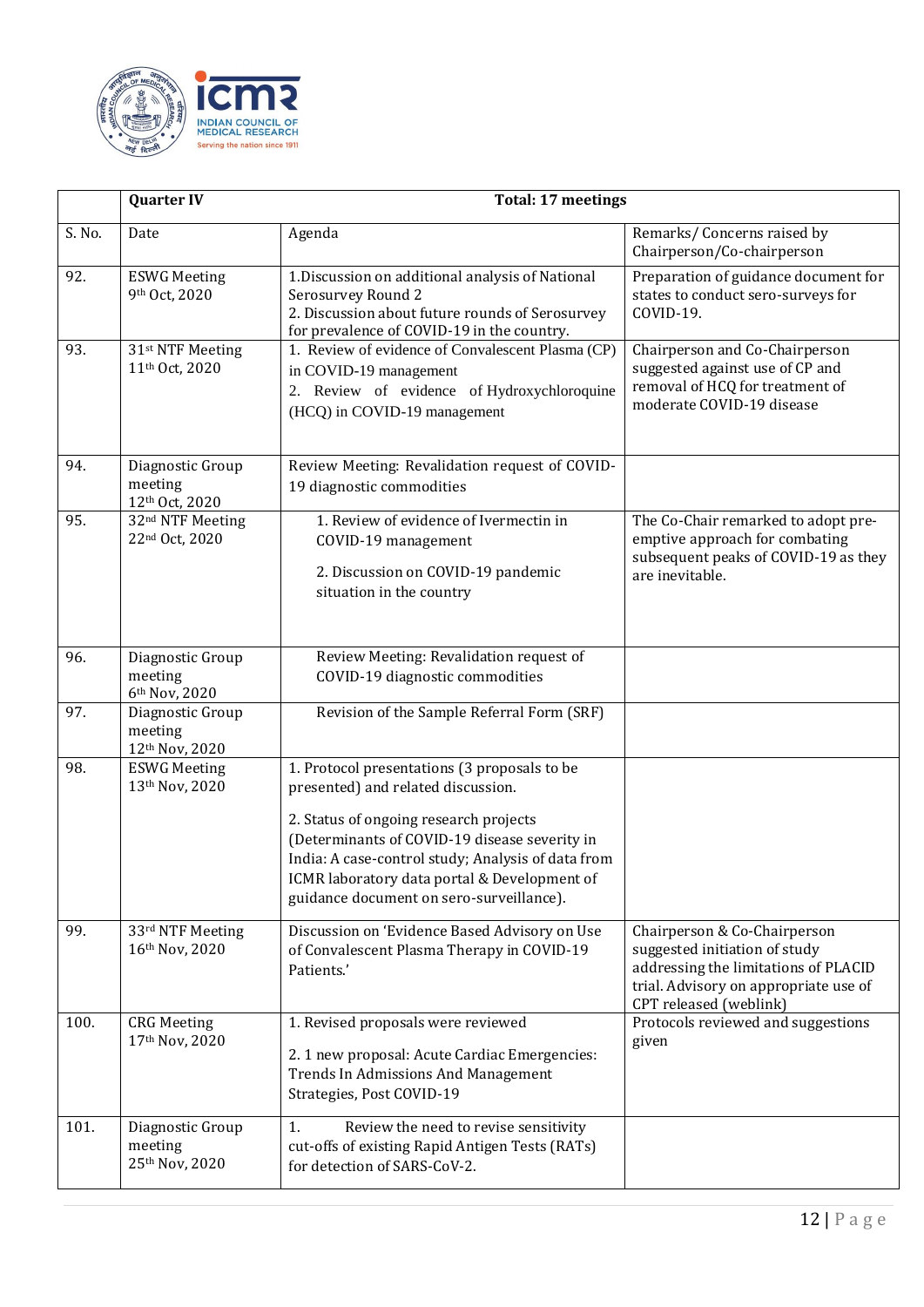

|      |                                                   | Feasibility of using saliva and gargle<br>2.<br>samples as an alternative to oropharyngeal and<br>nasopharyngeal swabs.<br>3.<br>Permit the use of USFDA approved saliva<br>based RTPCR test kits.<br>Review the results of evaluation of the<br>4.<br>dry swab technique developed by CSIR-CCMB<br>and recommend its use appropriately.                 |                                                                                                     |
|------|---------------------------------------------------|----------------------------------------------------------------------------------------------------------------------------------------------------------------------------------------------------------------------------------------------------------------------------------------------------------------------------------------------------------|-----------------------------------------------------------------------------------------------------|
| 102. | <b>ESWG Meeting</b><br>27th Nov, 2020             | Discussion on 3rd Round of National Sero-survey<br>of COVID-19                                                                                                                                                                                                                                                                                           |                                                                                                     |
| 103. | Diagnostic Group<br>meeting<br>28th Nov, 2020     | Review Meeting: Revalidation request of COVID-<br>19 diagnostic commodities                                                                                                                                                                                                                                                                              |                                                                                                     |
| 104. | <b>ESWG Meeting</b><br>4 <sup>th</sup> Dec, 2020  | Discussion on 3rd Round of National Serosurvey<br>of COVID-19 protocol                                                                                                                                                                                                                                                                                   | Development of re-infection guidelines<br>and prioritization of groups for COVID-<br>19 vaccination |
| 105. | <b>ESWG Meeting</b><br>11 <sup>th</sup> Dec, 2020 | 1. Update on status of 3rd Round of National<br>Serosurvey of COVID-19<br>2. Discussion on Vaccination Strategy against<br>COVID-19                                                                                                                                                                                                                      |                                                                                                     |
| 106. | 34 <sup>th</sup> NTF Meeting<br>26th Dec, 2020    | 1. Recommended changes (if any) in the<br>treatment protocols, diagnostic methods and<br>surveillance of SARS-CoV-2 in the backdrop of<br>the UK variant strain.<br>2. Any specific recommendations to tailor the<br>public health response in view of mutations in<br>SARS-CoV-2 emerging in other parts of the world<br>(South Africa, Australia etc.) |                                                                                                     |
| 107. | <b>ESWG Meeting</b><br>28th Dec, 2020             | 1. Update on status of 3rd Round of National<br>Serosurvey of COVID-19<br>2. Presentation on project entitled "Determinants<br>of COVID-19 disease severity in India: a case<br>control study                                                                                                                                                            |                                                                                                     |
| 108. | 35 <sup>th</sup> NTF Meeting<br>30th Dec, 2020    | 1. Presentation by NCDC of the new India<br>SARS CoV-2 Genomic Consortium and<br>updates on samples tested<br>2. Updates on Genomic surveillance by<br>DHR/ICMR VRDLs<br>3. General discussion and recommendations                                                                                                                                       |                                                                                                     |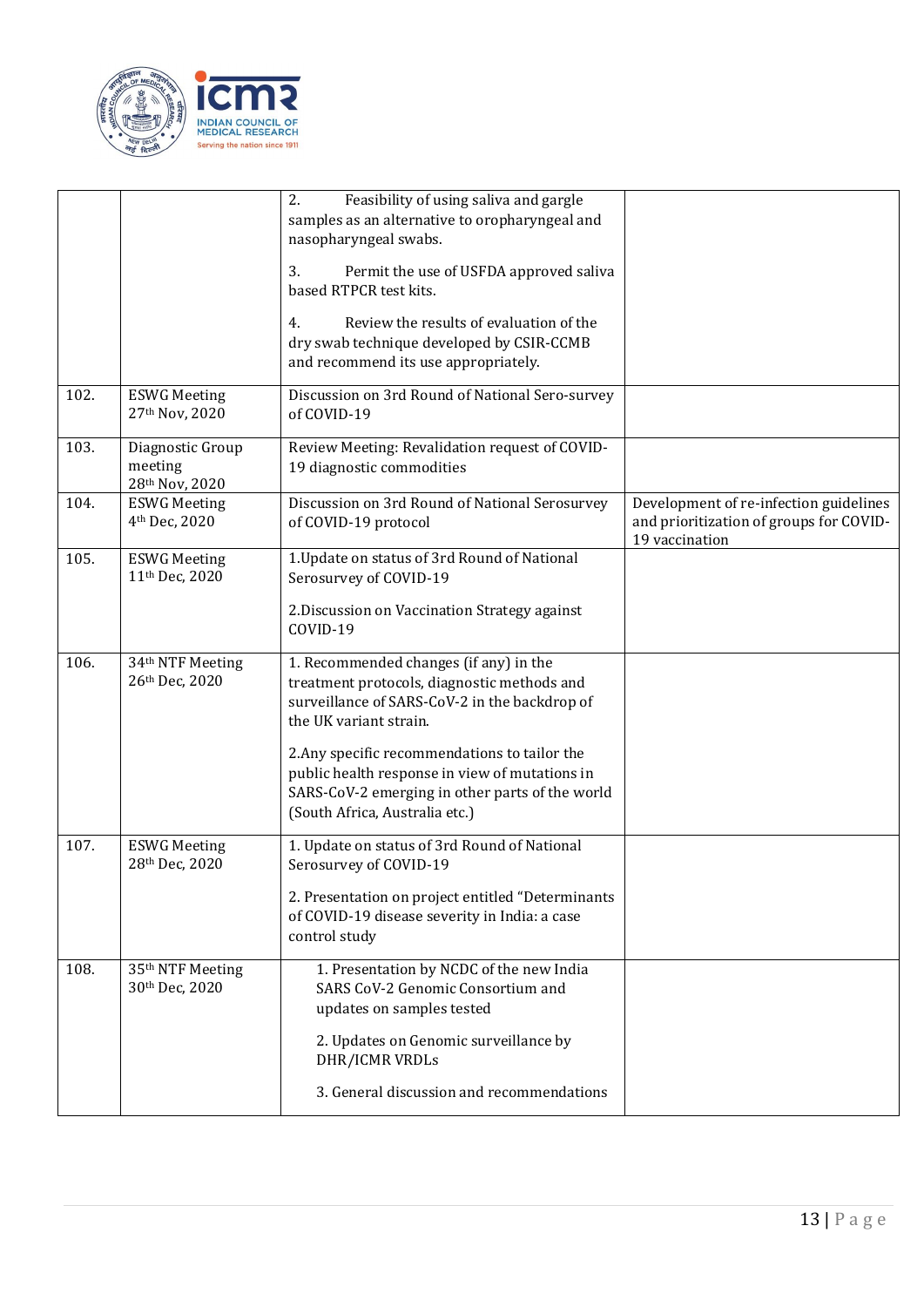

## **YEAR 2021**

|        | <b>Quarter I</b>                                  | <b>Total: 10 meetings</b>                                                                                                                                                                                                                                                                                                                                                                   |                                                          |
|--------|---------------------------------------------------|---------------------------------------------------------------------------------------------------------------------------------------------------------------------------------------------------------------------------------------------------------------------------------------------------------------------------------------------------------------------------------------------|----------------------------------------------------------|
| S. No. | Date                                              | Agenda                                                                                                                                                                                                                                                                                                                                                                                      | Remarks/Concerns raised by<br>Chairperson/Co-chairperson |
| 109.   | <b>ESWG Meeting</b><br>11 <sup>th</sup> Jan, 2021 | 1. Update on the status of 3rd round of sero-survey of<br>Covid-19<br>2. Update on project entitled "Determinants of COVID-<br>19 disease severity in India: a case control study"<br>3. Discussion on COVID-19 vaccine research and way<br>forward<br>4. Demonstration of COVID-19 vaccine management<br>software                                                                          |                                                          |
| 110.   | Diagnostic Group<br>meeting<br>20th Jan, 2021     | Review Meeting: Revalidation request of COVID-19<br>diagnostic commodities                                                                                                                                                                                                                                                                                                                  |                                                          |
| 111.   | <b>ESWG Meeting</b><br>27th Jan, 2021             | 1. Results of 3rd round of sero-survey of Covid-19<br>2. Update on project entitled "Determinants of COVID-<br>19 disease severity in India: a case control study"                                                                                                                                                                                                                          |                                                          |
| 112.   | <b>CRG</b> Meeting<br>3rd Feb, 2021               | 1.3 revised proposals reviewed<br>2. New proposals:<br>Access to health care among individuals with diabetes<br>during COVID pandemic in a rural setting in Karnataka<br>Utilization and adherence to clinical treatment guidelines in<br>cancer care and changes in care practice during the<br>COVID-19 pandemic<br>3. Updates/Interim report: National Clinical Registry for<br>COVID-19 | Protocols and update reviewed<br>and suggestions given   |
| 113.   | Diagnostic Group<br>meeting<br>10th Feb, 2021     | 1. Deployment of CRISPR-Cas 9 test at airports<br>2. Deployment of COVID-19 Ag FIA Rapid Antigen Test<br>for SARS-CoV-2                                                                                                                                                                                                                                                                     | Not recommended                                          |
| 114.   | <b>ESWG Meeting</b><br>12th Feb, 2021             | 1. Final analysis of 3rd round of sero-survey of COVID-<br>19<br>2. Update on project entitled "Determinants of COVID-<br>19 disease severity in India: a case control study"-<br>analysis and final report<br>3. Discussion on two proposals submitted for review by<br><b>ESWG</b>                                                                                                        |                                                          |
| 115.   | Diagnostic Group<br>meeting<br>15th March, 2021   | To identify key research priorities post COVID-19<br>vaccination                                                                                                                                                                                                                                                                                                                            |                                                          |
| 116.   | Diagnostic Group<br>meeting<br>22nd March, 2021   | SoP of Inf.-SAR-CoV-2 combo RT-PCR kit                                                                                                                                                                                                                                                                                                                                                      |                                                          |
| 117.   | Diagnostic Group<br>meeting<br>23rd March, 2021   | Review Meeting: Revalidation request of COVID-19<br>diagnostic commodities                                                                                                                                                                                                                                                                                                                  |                                                          |
| 118.   | <b>CRG</b> Meeting<br>25th March, 2021            | Update on progress of the BCG Vaccine trial in COVID-<br>19 by NIRT                                                                                                                                                                                                                                                                                                                         | Update reviewed and suggestions<br>given                 |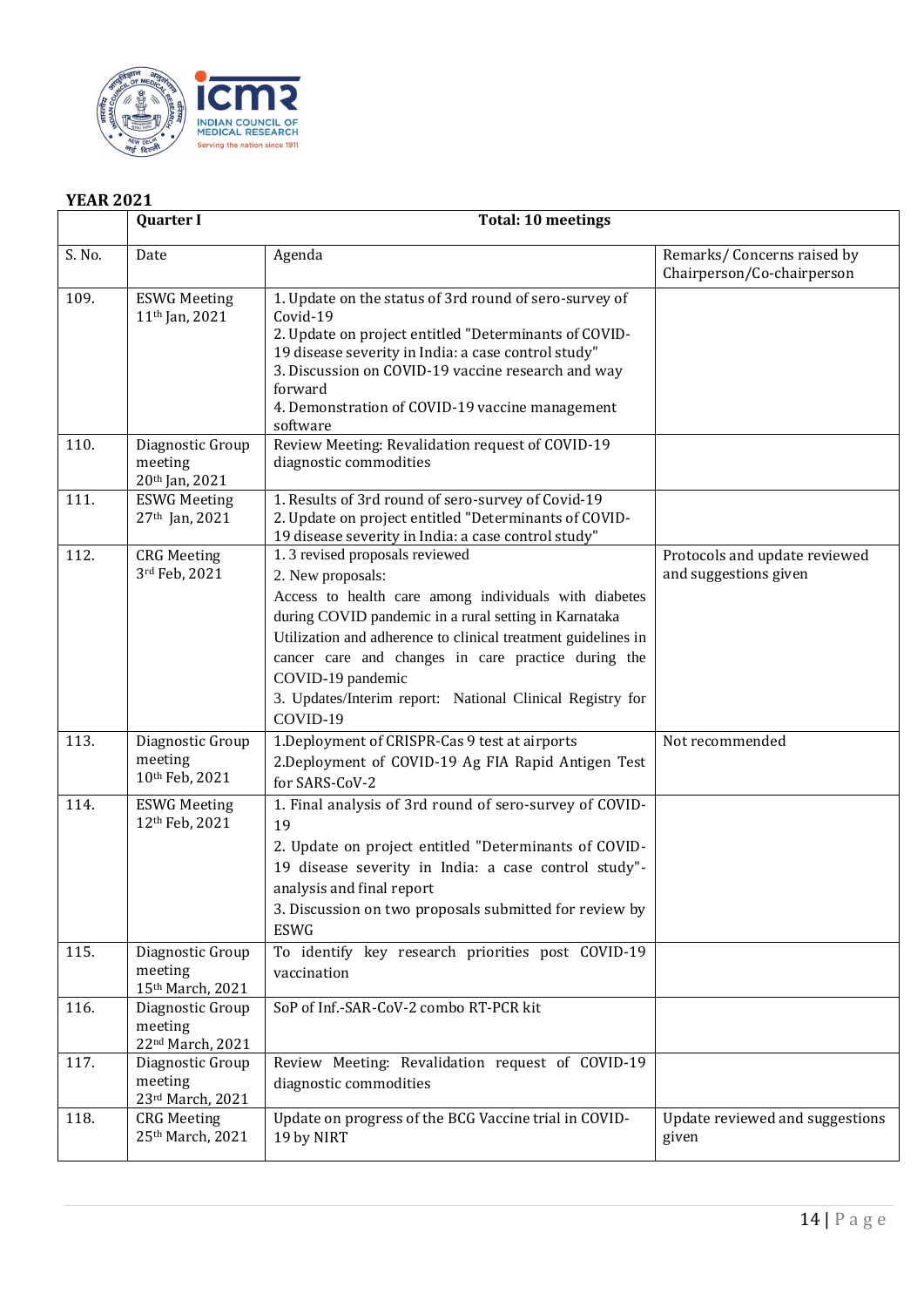

|        | <b>Quarter II</b><br><b>Total: 16 meetings</b>             |                                                                                                                                                                                                                        |                                                                                                                                                                                                                                                                                                          |
|--------|------------------------------------------------------------|------------------------------------------------------------------------------------------------------------------------------------------------------------------------------------------------------------------------|----------------------------------------------------------------------------------------------------------------------------------------------------------------------------------------------------------------------------------------------------------------------------------------------------------|
| S. No. | Date                                                       | Agenda                                                                                                                                                                                                                 | Remarks/ Concerns raised by<br>Chairperson/Co-chairperson                                                                                                                                                                                                                                                |
| 119.   | 36th NTF Meeting<br>15th April, 2021                       | 1. Findings of National Clinical Registry on<br>COVID-19: what has changed?<br>2. Mutations observed in Maharashtra from Dec,<br>2020 to March, 2021                                                                   | Co-Chairperson suggested district<br>level restrictive measures based upon<br>epidemiologic information (possible<br>local level lockdown)                                                                                                                                                               |
| 120.   | 37 <sup>th</sup> NTF Meeting<br>21st April, 2021           | 1. Review of evidence on Ivermectin, HCQ and<br>Favipiravir in COVID-19 management<br>2. Discussion on Clinical management protocol<br>for COVID-19                                                                    | The Co-Chairpersopn suggested to<br>modify clinical management protocol<br>in collaboration with<br>AIIMS/ICMR/DGHS (weblink)                                                                                                                                                                            |
| 121.   | Diagnostic Group<br>meeting<br>27th April, 2021            | Biochips with SARS-COV-2RNA specific field<br>effect devices by IIT Hyderabad                                                                                                                                          | Received email that validation is under<br>process at CCMB Hyderabad                                                                                                                                                                                                                                     |
| 122.   | 38th NTF Meeting<br>30th April, 2021                       | 1. home based care in COVID-19<br>2. Review of evidence on drugs-colchicine,<br>indomethacin and pegylated interferon alpha 2b,<br>in COVID-19 management                                                              | Chairperson & Co-Chairperson<br>suggested infographic to be in sync<br>with home isolation guidelines issued<br>by MoHFW. The infographic developed<br>and shared with MoHFW on 3rd May,<br>2021 (weblink)                                                                                               |
| 123.   | <b>ESWG Meeting</b><br>1st May, 2021                       | Technical review by ESWG on the project entitled<br>"Effectiveness of Covaxin and Covishield vaccines<br>against severe COVID-19 in India, 2021: Multi-<br>centric hospital-based test-negative case control<br>study" |                                                                                                                                                                                                                                                                                                          |
| 124.   | Diagnostic Group<br>meeting<br>6th May, 2021               | To review voice based biomarker technology &<br>CoviRAP RT-LAMP (IIT Kharagpur)                                                                                                                                        |                                                                                                                                                                                                                                                                                                          |
| 125.   | 39th NTF Meeting<br>8 <sup>th</sup> May, 2021              | 1. Review of evidence on drugs-monoclonal<br>antibodies (Itolizumab, Balanivimab,<br>Etesevimab) and Baricitinib in COVID-19<br>management.                                                                            | Co-chairperson raised concern about<br>increase in number of cases of<br>mucormycosis among COVID-19<br>patients being reported from Gujarat,<br>Rajasthan, Delhi etc. Advisory on<br>screening, diagnosis and treatment of<br>Mucormycosis developed by ICMR and<br>released on 9th May, 2021 (weblink) |
| 126.   | 40 <sup>th</sup> NTF Meeting<br>12 <sup>th</sup> May, 2021 | Update on Baricitinib in COVID-19 management                                                                                                                                                                           |                                                                                                                                                                                                                                                                                                          |
| 127.   | 41 <sup>st</sup> NTF Meeting<br>14th May, 2021             | 1. Discussion on Convalescent Plasma Therapy in<br>COVID-19 management<br>2. Review of evidence on drugs (monoclonal<br>antibodies, Molnupiravir in COVID-19<br>Management                                             | Removal of CPT from protocol for<br>management of COVID-19 in adults.<br>Revised protocol shared with MoHFW<br>and uploaded on 17th may, 2021<br>(weblink)                                                                                                                                               |
| 128.   | 42 <sup>nd</sup> NTF Meeting<br>23rd May, 2021             | 1. Presentation on 2 Deoxy D-Glucose followed<br>by discussion<br>2. Presentation on future outlook of COVID-19<br>pandemic and discussion.                                                                            | Co-Chairperson advised that 7 day<br>moving average rate >10% should<br>guide district level restrictive<br>measures. And the lifting of restrictive<br>measures should be slowed in the light<br>of current slow pace of vaccination.                                                                   |
| 129.   | <b>CRG</b> Meeting<br>27th May, 2021                       | 1. Updates/Interim report: To evaluate efficacy<br>of Bacillus Calmette-Guerin (BCG) in Reducing<br>the Incidence and severity of COVID-19 in the                                                                      | Protocols and update reviewed and<br>suggestions given                                                                                                                                                                                                                                                   |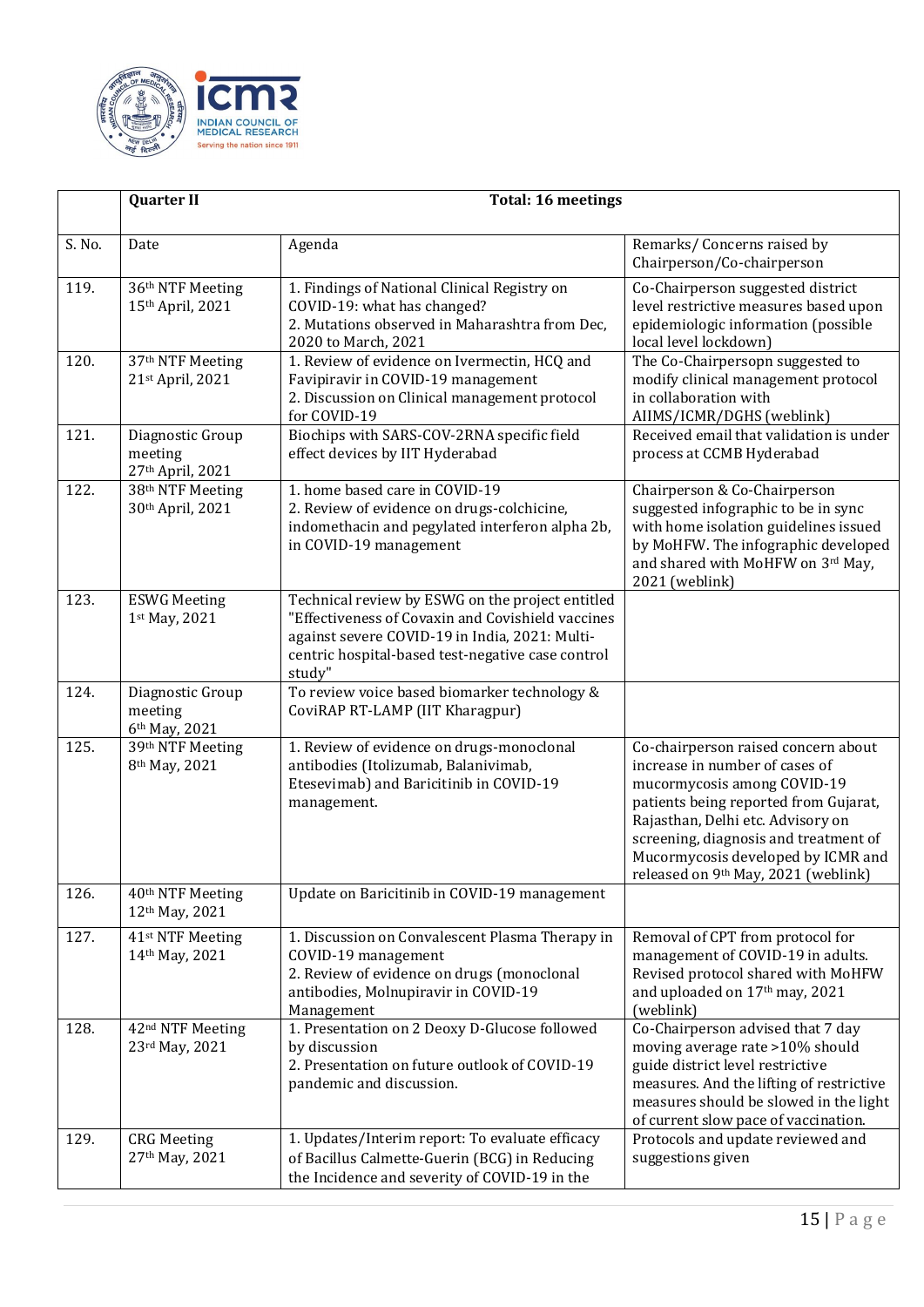

|      |                                                           | high-risk population (BRIC): a phase III,<br>Multicentric, Quadruple blind Randomized<br>controlled trial<br>2. New proposals:<br><b>OTAC Study</b><br><b>ICMR-DNDi ANTICOV Study</b>                                                                                                    |                                                                                                                                                                                                  |
|------|-----------------------------------------------------------|------------------------------------------------------------------------------------------------------------------------------------------------------------------------------------------------------------------------------------------------------------------------------------------|--------------------------------------------------------------------------------------------------------------------------------------------------------------------------------------------------|
| 130. | 43rd NTF Meeting<br>29th May, 2021                        | 1. Presentation followed by discussion on<br>protocol for management of COVID-19 in<br>pediatric age group<br>2. Discussion on reopening of schools and<br>conduct of board exams                                                                                                        | Chairperson advised synchronization<br>of pediatric protocol with adult<br>protocol in terms of classifying<br>severity of disease.                                                              |
| 131. | <b>ESWG Meeting</b><br>31st May, 2021                     | 1. Presentation and discussion on 4th National<br>Serosurvey on COVID-19.<br>2. Update on status of vaccine effectiveness study<br>by NIE team                                                                                                                                           |                                                                                                                                                                                                  |
| 132. | 44th NTF Meeting<br>2 <sup>nd</sup> June, 2021            | Mucormycosis-overview and its management<br>(including newer drugs)                                                                                                                                                                                                                      | Advisory on treatment & management<br>of COVID-19 associated Mucormycosis<br>(CAM and important considerations)<br>released on 3rd June, 2021 with<br>addendum dated 7th June, 2021<br>(weblink) |
| 133. | Diagnostic Group<br>meeting<br>2 <sup>nd</sup> June, 2021 | Review Meeting: Revalidation request of COVID-<br>19 diagnostic commodities                                                                                                                                                                                                              |                                                                                                                                                                                                  |
| 134. | <b>CRG</b> Meeting<br>11 <sup>th</sup> June, 2021         | 1. Solidarity Trial Plus "An international<br>randomised trial of additional treatments for<br>COVID-19 in hospitalised patients who are<br>receiving the local standard of care 2. New<br>evidence on MAB cocktail Casirivimab and<br>Imdevimab.<br>3.2 revised proposals were reviewed | Protocols, evidence and update<br>reviewed and suggestions given                                                                                                                                 |

|        | Total: 11 meetings<br><b>Quarter III</b>                   |                                                                                         |                                                          |  |  |
|--------|------------------------------------------------------------|-----------------------------------------------------------------------------------------|----------------------------------------------------------|--|--|
| S. No. | Date                                                       | Agenda                                                                                  | Remarks/Concerns raised by<br>Chairperson/Co-chairperson |  |  |
| 135.   | Diagnostic Group<br>meeting<br>5 <sup>th</sup> July, 2021  | To discuss novel technologies for screening<br>SARS-CoV-2 infection                     |                                                          |  |  |
| 136.   | 45 <sup>th</sup> NTF Meeting<br>8 <sup>th</sup> July, 2021 | 1. Presentation on Raloxifene in COVID-19<br>Management<br>2. COVID-19 pandemic outlook |                                                          |  |  |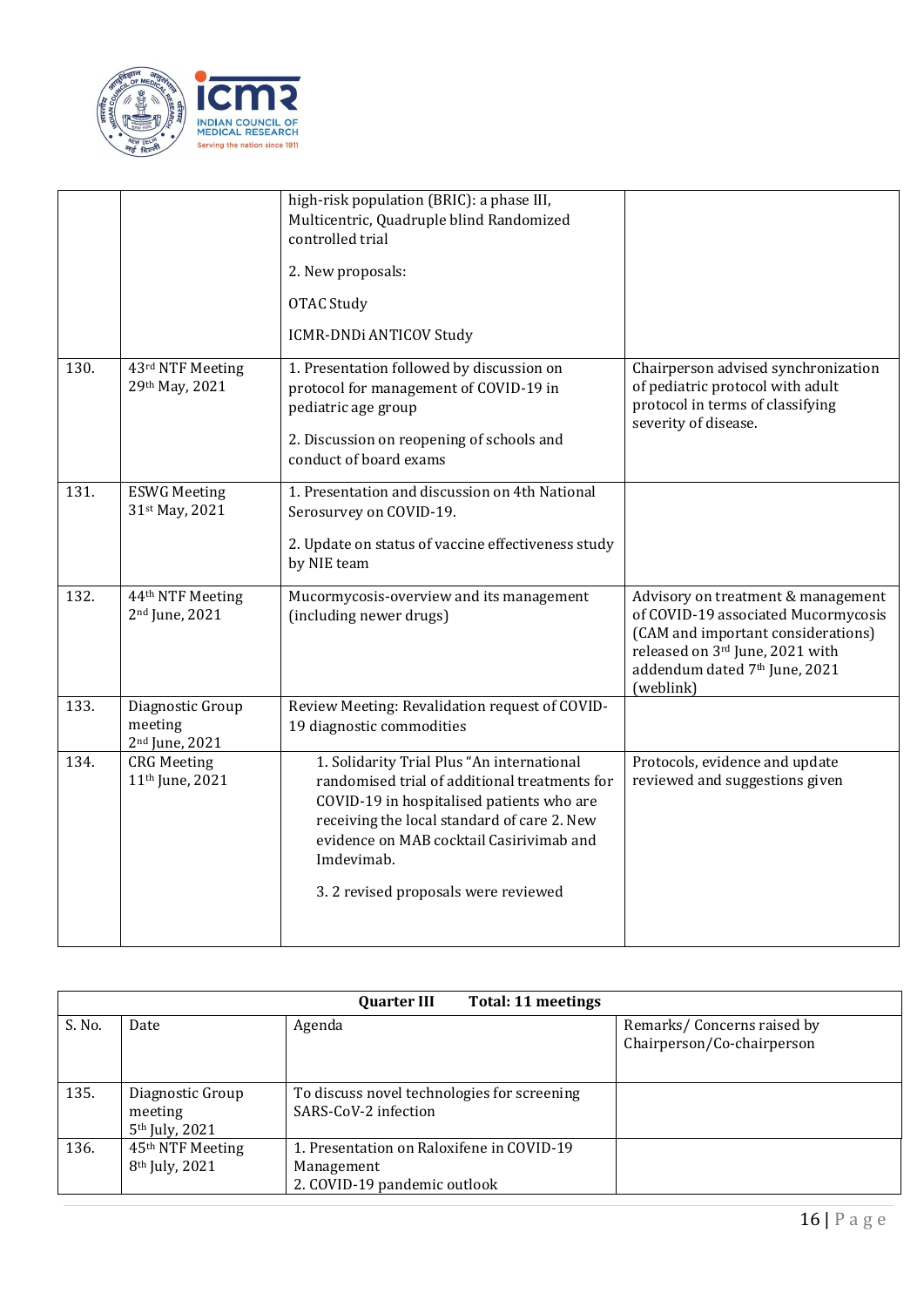

| 137. | <b>CRG</b> Meeting<br>14th July, 2021                     | 1. Progress of the BCG Vaccine trial in COVID-<br>19<br>2. India-UK RECOVERY Clinical Trial<br>(Randomised Evaluation of COVid-19<br>thERapY)                                                                                                                                                                                                                                                                  | Protocol and update reviewed and<br>suggestions given                                                                                                                                                                                                                                                                                                                                                                                                                                                                            |
|------|-----------------------------------------------------------|----------------------------------------------------------------------------------------------------------------------------------------------------------------------------------------------------------------------------------------------------------------------------------------------------------------------------------------------------------------------------------------------------------------|----------------------------------------------------------------------------------------------------------------------------------------------------------------------------------------------------------------------------------------------------------------------------------------------------------------------------------------------------------------------------------------------------------------------------------------------------------------------------------------------------------------------------------|
| 138. | <b>ESWG Meeting</b><br>16th July, 2021                    | Sharing of the results of the 4th round of<br>National Serosurvey for SARS CoV-2 infection<br>followed by discussion.                                                                                                                                                                                                                                                                                          |                                                                                                                                                                                                                                                                                                                                                                                                                                                                                                                                  |
| 139. | Diagnostic Group<br>meeting<br>19th July, 2021            | Control measures to prevent COVID-19<br>transmission in frozen food through packages                                                                                                                                                                                                                                                                                                                           |                                                                                                                                                                                                                                                                                                                                                                                                                                                                                                                                  |
| 140. | 46th NTF Meeting<br>24th July, 2021                       | 1. Presentation and discussion on 4 <sup>th</sup> round of<br>national sero-survey findings<br>2. Brief discussion on state level sero-surveys.<br>3. Presentation on COVID-19 and IDSP<br>(genomic surveillance)                                                                                                                                                                                              | Co-chairperson remarked that sero-<br>positivity of local area should be taken<br>into consideration for COVID-19<br>vaccination                                                                                                                                                                                                                                                                                                                                                                                                 |
| 141. | Diagnostic Group<br>meeting<br>11 <sup>th</sup> Aug, 2021 | To discuss the validation policy for COVID-19<br>Ag based Home / Self test kits and RT PCR kits<br>Primer/Probe alignment for SARS-CoV-2 VOCs                                                                                                                                                                                                                                                                  |                                                                                                                                                                                                                                                                                                                                                                                                                                                                                                                                  |
| 142. | 47 <sup>th</sup> NTF Meeting<br>14th Aug, 2021            | 1. Role of Nutrition supplements in COVID-19<br>2. Results of sequence alignment of primers<br>and probes of RT-PCR Kits to assess<br>effectiveness in deleting VOCs of SARS CoV-2<br>3. Presentation and discussion on evidence of<br>Nitric oxide in COVID-19 presentation<br>4. Review of COVID-19 Associated<br>Mucormycosis advisory<br>5. Review of National treatment Protocol of<br>COVID-19 in adults | Revised advisory on treatment &<br>management of COVID-19 associated<br>Mucormycosis (CAM) and important<br>considerations                                                                                                                                                                                                                                                                                                                                                                                                       |
| 143. | 48th NTF Meeting<br>28th Aug, 2021                        | Appraisal of new evidence on HCQ &<br>Ivermectin in COVID-19 management                                                                                                                                                                                                                                                                                                                                        | A document Considerations for<br>exclusion of Ivermectin and<br>Hydroxychloroquine from the "the<br>clinical guidance for management of<br>adult COVID-19 patients" was<br>developed and shared on website at the<br>following link:<br>https://www.icmr.gov.in/pdf/covid/tec<br>hdoc/Considerations for Exclusion of I<br>VM and HCQ.pdf<br>The revised treatment protocol was<br>shared on ICMR website at the following<br>link:<br>https://www.icmr.gov.in/pdf/covid/tec<br>hdoc/COVID Management Algorithm 2<br>3092021.pdf |
| 144. | Diagnostic Group<br>Meeting<br>31st Aug, 2021             | To discuss OSKIT Self test kit of OSCAR<br>Medicare Pvt. Ltd. And NABL accreditation for<br>private labs using Point-of-care NAAT for                                                                                                                                                                                                                                                                          |                                                                                                                                                                                                                                                                                                                                                                                                                                                                                                                                  |
| 145. | Diagnostic Group<br>Meeting<br>27th Sept, 2021            | SARS-CoV-2 diagnosis<br>To discuss novel technologies for screening<br>SARS-CoV-2 infection                                                                                                                                                                                                                                                                                                                    |                                                                                                                                                                                                                                                                                                                                                                                                                                                                                                                                  |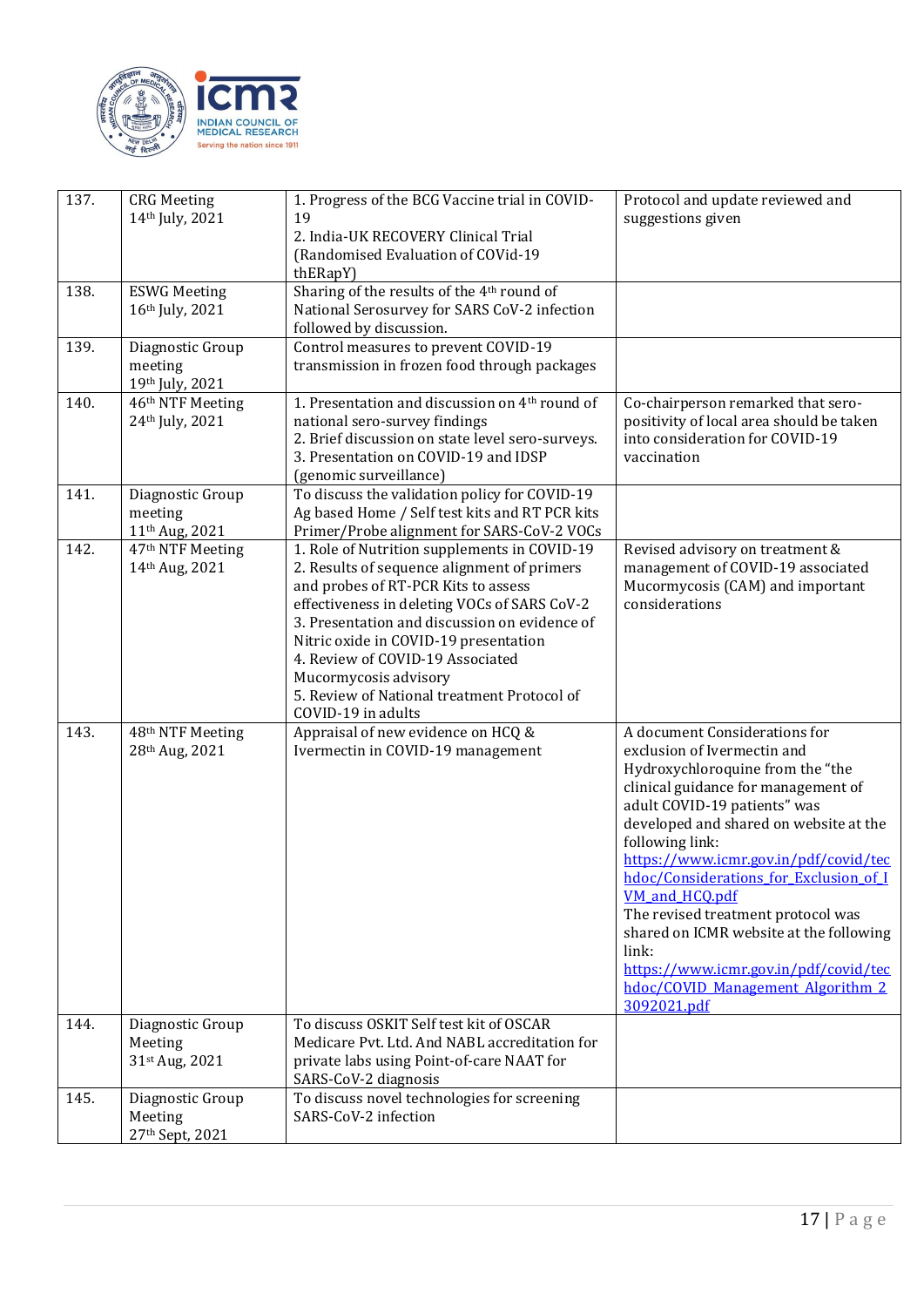

|        | <b>Quarter IV</b>                                 | <b>Total: 7 meetings</b>                                                                                                                                                      |                                                                                                                                                                                                                                                                                                           |
|--------|---------------------------------------------------|-------------------------------------------------------------------------------------------------------------------------------------------------------------------------------|-----------------------------------------------------------------------------------------------------------------------------------------------------------------------------------------------------------------------------------------------------------------------------------------------------------|
| S. No. | Date                                              | Agenda                                                                                                                                                                        | Remarks/Concerns raised by<br>Chairperson/Co-chairperson                                                                                                                                                                                                                                                  |
| 146.   | <b>ESWG</b> meeting<br>11 <sup>th</sup> Oct, 2021 | Environmental surveillance of SARS CoV-2<br>infection                                                                                                                         | Few research questions on utility of<br>environmental surveillance was discussed                                                                                                                                                                                                                          |
| 147.   | 49th NTF Meeting<br>17th Oct, 2021                | 1. Pandemic situation and way forward<br>2. Scientific update on molnupiravir                                                                                                 |                                                                                                                                                                                                                                                                                                           |
| 148.   | Diagnostic Group<br>Meeting<br>12th Nov, 2021     | Development of Online Data Portal for NGS data<br>sharing                                                                                                                     |                                                                                                                                                                                                                                                                                                           |
| 149.   | Diagnostic Group<br>Meeting<br>17th Nov, 2021     | Availability and Gaps of Next Generation<br>Sequencing Machines in Government Facilities<br>in India                                                                          |                                                                                                                                                                                                                                                                                                           |
| 150.   | Diagnostic Group<br>Meeting<br>29th Nov, 2021     | Novel technologies for screening SARS-CoV-2<br>infection and other related issues.                                                                                            |                                                                                                                                                                                                                                                                                                           |
| 151.   | 50 <sup>th</sup> NTF Meeting<br>5th Dec, 2021     | 1. Update on status of Molnupiravir<br>2. Presentation of evidence for paxlovid<br>3. Open discussion on the evolution of the<br>pandemic                                     | The National treatment protocol for<br>COVID-19 was reviewed in wake of<br>Omicron variant                                                                                                                                                                                                                |
| 152.   | 51 <sup>st</sup> NTF Meeting<br>31st Dec, 2021    | 1. Review of current guidelines in the light of<br>existing evidence-Clinical guidance for<br>management of Adult COVID-19 patients and<br>Home Isolation & Care for COVID-19 | Guidelines for Home Isolation & Care were<br>revised and shared on ICMR website at the<br>following link:<br>https://www.icmr.gov.in/chomecare.html<br>The revised guidelines on Clinical<br>guidance for management of Adult COVID-<br>19 patients were shared with MoHFW for<br>their valuable comments |

## **2022**

|        | <b>Quarter I</b>                                 | <b>Total: 5 meetings</b>                                                                                                                                                                                                                                                                                      |                                                                                                                                                                                                                                              |
|--------|--------------------------------------------------|---------------------------------------------------------------------------------------------------------------------------------------------------------------------------------------------------------------------------------------------------------------------------------------------------------------|----------------------------------------------------------------------------------------------------------------------------------------------------------------------------------------------------------------------------------------------|
| S. No. | Date                                             | Agenda                                                                                                                                                                                                                                                                                                        | Remarks/Concerns raised by<br>Chairperson/Co-chairperson                                                                                                                                                                                     |
| 153.   | 52 <sup>nd</sup> NTF Meeting<br>$10th$ Jan, 2022 | 1. Review of evidence of molnupiravir<br>2. Specific clinical concerns during the current<br>surge of cases driven by omicron variant of<br><b>SARS CoV-2</b><br>3. Discussion on current state of COVID-19<br>pandemic and way forward                                                                       |                                                                                                                                                                                                                                              |
| 154.   | 53rd NTF Meeting<br>14th Jan, 2022               | 1. Review of pediatric guidelines for<br>management of COVID-19<br>2. Addition of tuberculosis as co-morbid<br>condition in national treatment guideline of<br>COVID-19 for adults.<br>3. Discussion on current state of COVID-19<br>pandemic and way forward                                                 | The revised guidelines on Clinical<br>guidance for management of Adult COVID-<br>19 patients are available on ICMR website<br>at following link:<br>https://www.icmr.gov.in/pdf/covid/tech<br>doc/COVID_Clinical_Management_140120<br>22.pdf |
| 155.   | <b>CRG</b> Meeting<br>3rd Feb, 2022              | Update on ongoing study<br>1) To evaluate efficacy of BCG in reducing the<br>incidence and severity of COVID-19 in the high-<br>risk population (BRIC): a Phase III multicentric,<br>quadruple Blinded RCT<br>2) Study to Evaluate the Effectiveness of BCG<br>vaccine in Reducing Morbidity and Mortality in |                                                                                                                                                                                                                                              |